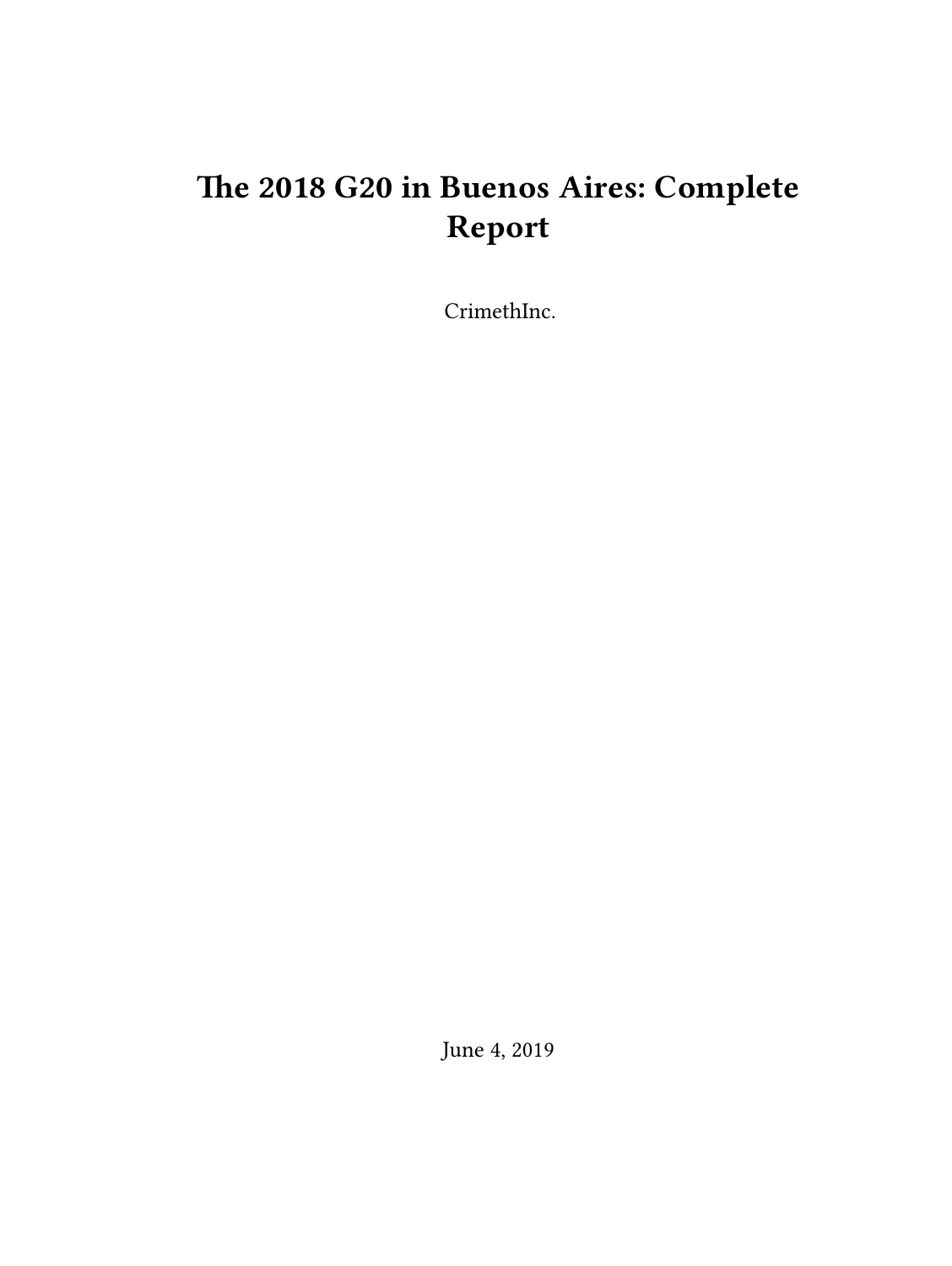# **Contents**

| 3                                                                                                         |
|-----------------------------------------------------------------------------------------------------------|
| 3                                                                                                         |
| $\overline{4}$                                                                                            |
| $\overline{4}$                                                                                            |
| 5                                                                                                         |
| 5                                                                                                         |
| 5                                                                                                         |
| 6                                                                                                         |
| 6                                                                                                         |
| 6                                                                                                         |
| 7                                                                                                         |
| 7<br>The Evening Before the Summit $\ldots \ldots \ldots \ldots \ldots \ldots \ldots \ldots$              |
| 7                                                                                                         |
| 7                                                                                                         |
| 8                                                                                                         |
| 8                                                                                                         |
| 9                                                                                                         |
| $\overline{9}$                                                                                            |
| 10                                                                                                        |
| 10                                                                                                        |
| 10                                                                                                        |
| Solidarity Actions in Hamburg and Montevideo, Massive Riots in Paris<br>11                                |
| 11                                                                                                        |
| 11                                                                                                        |
| 11                                                                                                        |
| 11                                                                                                        |
| 12                                                                                                        |
| 12                                                                                                        |
| Conversation with Sebastiano, a Convinced Leftwing Peronist from La Plata<br>17                           |
| 23                                                                                                        |
| 23                                                                                                        |
| The Week of Action against the G20 $\ldots \ldots \ldots \ldots \ldots \ldots \ldots \ldots \ldots$<br>24 |
| 25                                                                                                        |
| 26                                                                                                        |
| The Importance of Weeks of Action $\ldots \ldots \ldots \ldots \ldots \ldots \ldots \ldots$<br>27         |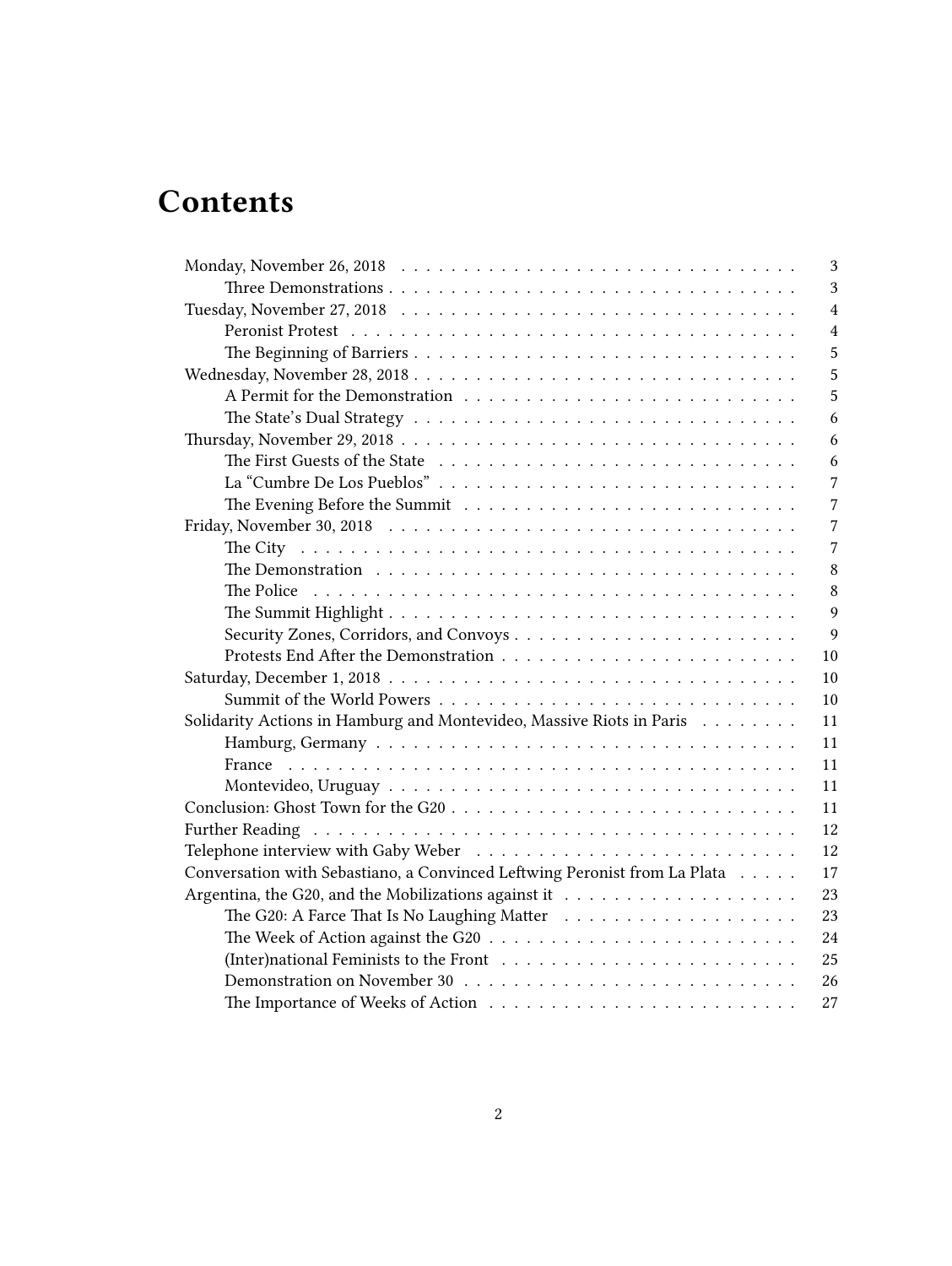Following up our coverage of resistance to the 2017 G20 summit in Hamburg, we present the conclusion to our coverage of the 2018 G20 summit in Buenos Aires, Argentina and the demonstrations against it. For two decades, we have studied global political and economic summits as sites for protest and intervention. For this purpose, it is just as important to study the summits at which the state has succeeded in imposing social peace, however artificial, as the summits at which they have completely lost control of the situation. A complete analysis of the summit in Buenos Aires would have to begin with the *¡Que se vayan todos!* uprising of 2001 and trace the subsequent cooptation of Argentine social movements to account for the difference between the combative revolt that toppled several governments in succession 17 years ago and the comparatively tame response to an extremely repressive global summit in 2018. This report explores the events of the summit in great detail, however, and concludes with interviews about the mobilization.

We were pleased to work with "Pipette Relais," a part of the same global networks that reported on the 2017 G20 summit, to publish the following reports.

# <span id="page-2-0"></span>**Monday, November 26, 2018**

### <span id="page-2-1"></span>**Three Demonstrations**

Two demonstrations on the same horrible topic began at 11 a.m. regarding activists shot by the police. 16 years ago, Darío Santillán and Maximiliano Kosteki, at that time 21 and 23 years old, were both murdered by police bullets in the back while attending protests against the disastrous economic situation. Since then, on the 26<sup>th</sup> of every month, their relatives, among others, have held demonstrations demanding that the responsible be punished. This was the first demonstration of the two demonstrations on November 26.

The second demonstration started only 500 meters away from the first with approximately 10,000 people in attendance. A particularly high proportion of the demonstrators were women and people with indigenous roots, the majority of whom were presumably originally from Bolivia, Peru, or Paraguay. It had been originally scheduled as a reaction to the murder of Rodolfo Orellana, committed in Matanza on Thursday the previous week. However, now the protest additionally addressed the death of another activist, 32-year-old Marcos Soria, in Córdoba on Saturday. A police bullet hit him in the head when he tried to flee after being beaten brutally—apparently for no reason—by two police officers.

Both men were unarmed, had neither used nor threatened violence, came from extremely poor backgrounds, and were involved in the *Confederación de Trabajadores de la Economía Popular* (CTEP—see description below).

Many began to suspect a connection between the two murders, that they were meant to deter activists from protesting against the G20. Almost anything seemed possible. Rumors of "1500 scheduled deaths during the G20" were circulating via dubious audio messages on WhatsApp and Facebook, especially in the socioeconomically precarious districts and suburbs. The government neither rejected nor denied these rumors.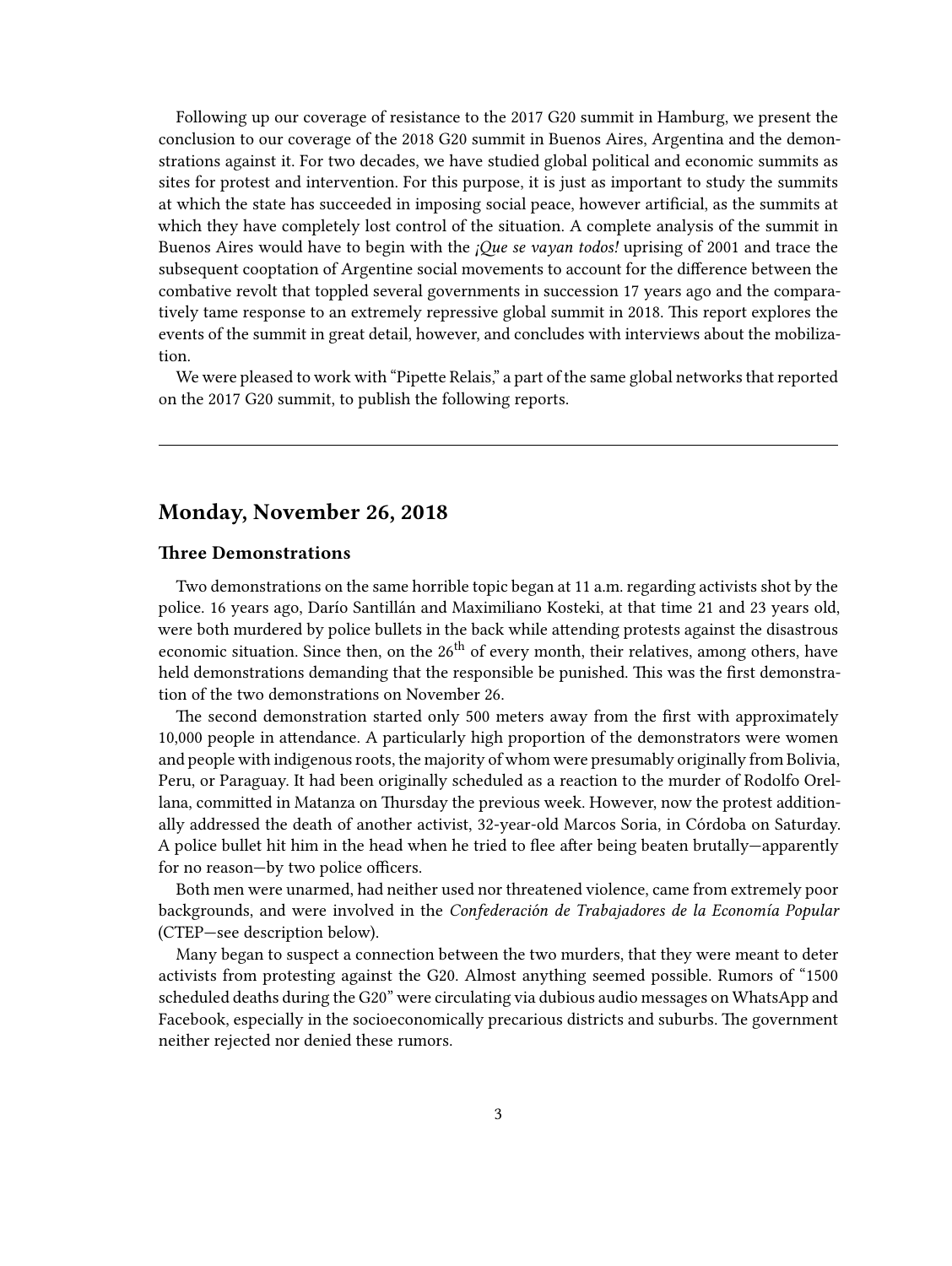The third demonstration started at 5 pm, an offshoot of the International Day for the Elimination of Violence against Women which took place the previous day. A few hours prior to the protest, two men had been acquitted of the rape and murder of 16-year-old Lucia despite the overwhelming evidence of their guilt. In reaction to this, people felt enormous anger and perceived powerlessness. Additionally, the demonstration was part of the wider-spread protest against the G20. The comparatively high participation of men at a feminist demonstration was striking, and their participation was representative of women's major role in organizing the mobilization against the summit. This pattern of organizing and participation was also reflected in content explanations, events, and the external image of the protest alliance.

The demonstration proceeded without the usual machismo which is commonly expressed in Argentinian protests, and the only outstandingly visible presence of the protest was Nora "Norita" Cortiñas of the Mothers of the Plaza de Mayo. Norita, age 88, spoke at all three demonstrations held that day, and called for participation at the demonstration on November 30 against the G20. She explicitly asked listeners to not allow themselves to be intimidated.

*Confederación de Trabajadores de la Economía Popular: An association of workers in the economy "from below" (i.e. a popular, grassroots movement). CTEP is a network of some 10,000 active people, many of whom are unemployed or in precarious employment. The network focuses on building its own self-determined counter-economy as well as directly combating hunger and homelessness in the poorer barrios. CTEP also includes many rural cooperatives whose products are distributed directly in the network, and CTEP's urban structures supply high-quality machines and utensils to networked campesino organizations. Workers laid off by factory closings are increasingly taking over production facilities and organizing themselves within the framework of cooperatives and CTEP. The network is ideologically quite varied, but left-wing oriented.*

# <span id="page-3-0"></span>**Tuesday, November 27, 2018**

### <span id="page-3-1"></span>**Peronist Protest**

According to the organizers 50,000 attended the Peronist protest at the Atlético Atlanta stadium. Peronist grassroots organizations and trade unions rallied under the motto "No al G20, Fuera FMI" ("No to G20, IMF Out") during the week of action against the G20. As had occurred at the "Day of Militant Peronism," numerous speeches were made against Macri and the IMF. The Peronists saw the upcoming G20 summit as an occasion at which they could air these concerns. The event was dominated by left-wing Peronists, but the political wing of Kirchnerism was also involved, even though former president Cristina Fernández de Kirchner, popularly called "Cristina," did not personally appear.

Many observers saw the rally as a kind of demo substitute for the Peronists because concurrent with the rally, most Peronist organizations hit the brakes on mobilizing for the November 30 anti-G20 demonstration. They justified this by pointing to transportation difficulties and the threat of repression which ordinary party members were not ready for. In addition, there was the issue of the 2019 presidential election, which was a priority for many and for the sake of which it was important to maintain unity within the Peronist movement. Kirchnerism, a political wing of Peronism, does not reject the G20 format in principle, and even took part in it with a certain pride during periods in office.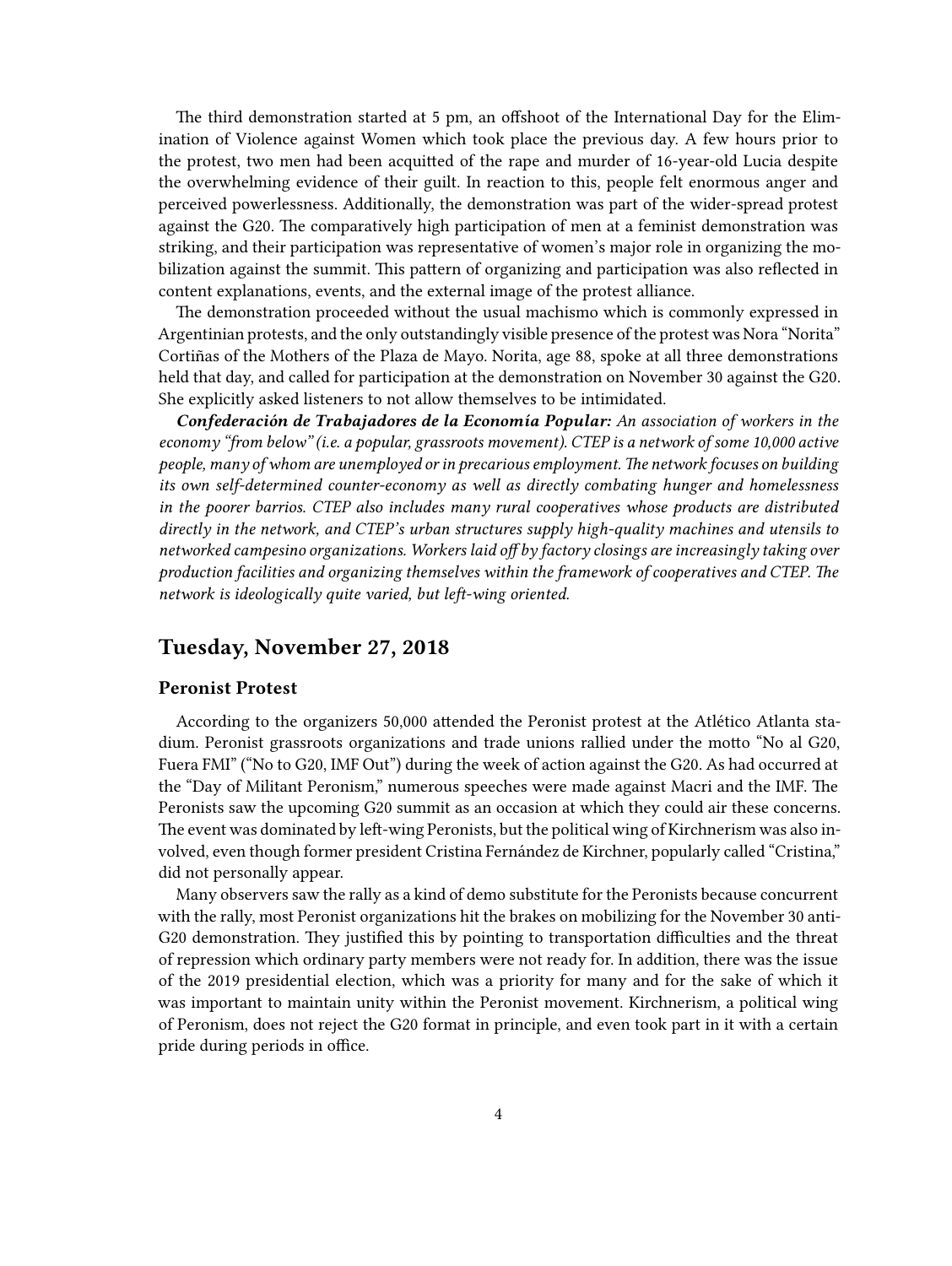## <span id="page-4-0"></span>**The Beginning of Barriers**

The anti-G20 protest week included numerous discussion events and workshops. One event addressed the special concerns of city residents. However, this event was held relatively far away from the conference venue and the security zones. Compared to the 2017 G20 in Hamburg, the location of the 2018 summit was somewhat more remote.

Moreover, in the only directly adjacent barrio—Villa 31, a so-called "Villa Miseria"—migrants and other disadvantaged populations live at or below the subsistence level. Their day-to-day existence is characterized by struggle and they often live in fear of being deprived of the minimal civil rights remaining to them. In this barrio, the widespread attitude towards the G20 was accordingly passive. Meanwhile, the police began to carry out intensified security checks at the entrances to Villa 31. Residents reported that several documents police described as "incorrect" were confiscated and, in some cases, immediately torn apart.

The situation was different in the large security zone around the Teatro Colón and in the hotel zone. Here, in contrast, an effort was made to explain security restrictions to residents and people working there. The security scheme in Buenos Aires was adapted from the frequentlyinstalled security zone around the congress building. Anyone attempting to enter had to prove their identity and provide proof that they were authorized to access a building, such as proof of employment, residence, or a booked hotel bed. Many had expected worse and were preparing accordingly.

Meanwhile, trucks full of steel barrier lattices rolled towards the city center. The government had purchased 15,000 additional pieces—that is, 15 additional kilometers of barrier—that were unloaded and assembled. In some cases, the barriers extended over several kilometers, while in others they functioned only to close off a single road. What made some European observers shudder seemed to be accepted by the majority of city dwellers in a relatively cool manner. The actual construction of the barriers was carried out in the atmosphere of calm routine. There were no reports of spontaneous protests against its construction.

# <span id="page-4-1"></span>**Wednesday, November 28, 2018**

## <span id="page-4-2"></span>**A Permit for the Demonstration**

The protest alliance organized a brief morning press conference. It was announced that, after some negotiating, the government would allow the demonstration route to begin at the Avenida 9 de Julio and to pass through the Avenida de Mayo, up to the Congress. For the Confluencia alliance, it was a success to be able to demonstrate on major streets in the city center and end relatively close to the Teatro Colón, the location of the big summit dinner. Previously, security authorities had only offered narrow side streets as potential demonstration routes. At the suggestion of the government, the Argentine Nobel Peace Prize winner Adolfo Pérez Esquivel had ultimately mediated. He criticized the G20, claimed the right to demonstrate, and requested both sides renounce the use of violence. At the press conference, the protest alliance emphasized once again their commitment to non-violence.

Organizers then spoke about the People's Summit which was to start at the Social Science University with more than 20 events listed in the program. These events did not include an informational event about the planned demonstration or the immense security measures, nor was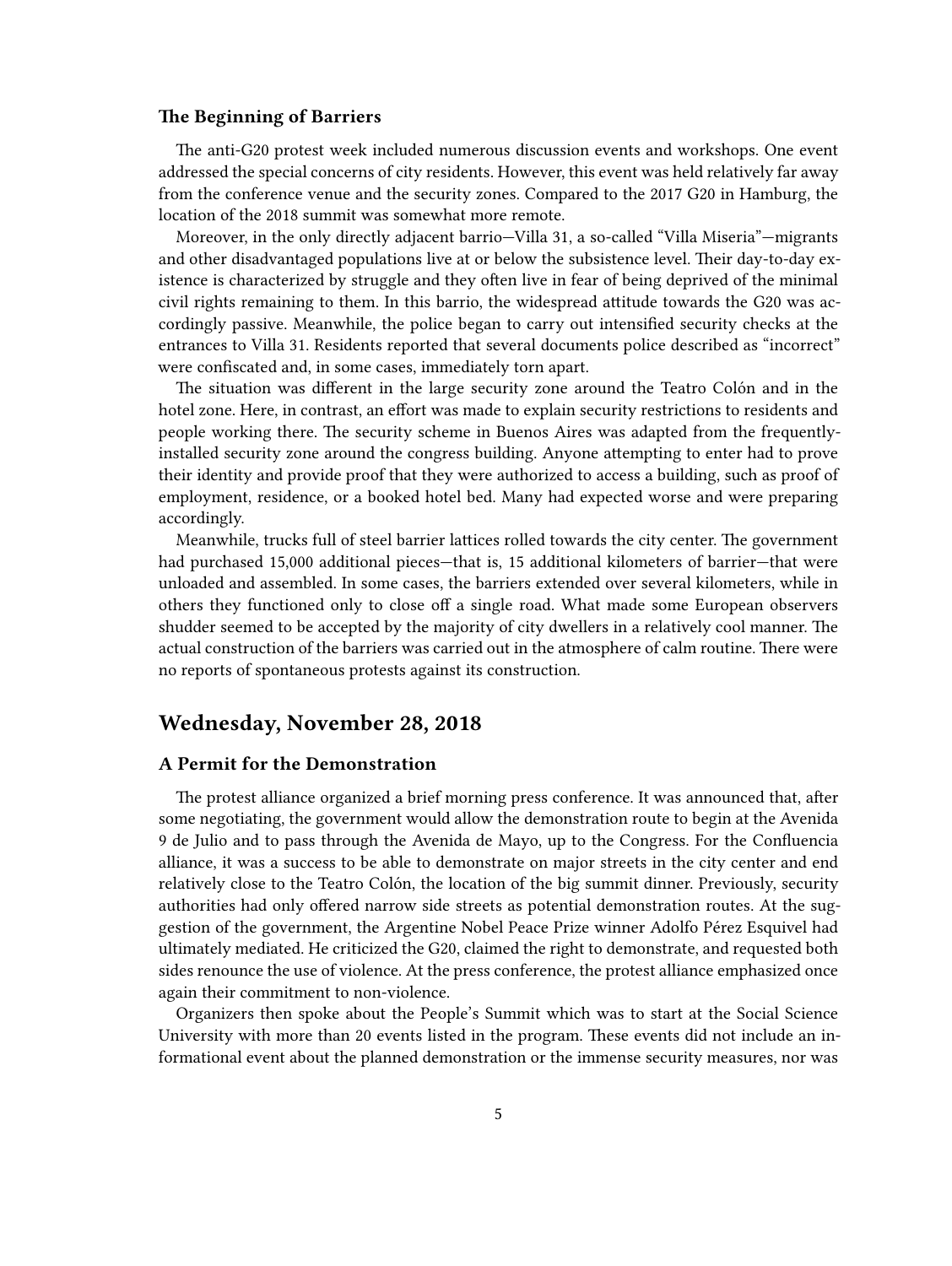there any public discussion at any point about these issues. The press release and phone number for the emergency legal hotline were made publicly available.

### <span id="page-5-0"></span>**The State's Dual Strategy**

Despite the somewhat surprising concession in regards to the demonstration route, security forces emphasized that a massive contingent would be ready to immediately and forcefully prevent any disturbance, in particular any attempts to penetrate the barricaded-off areas. Police patrols in the city center also became noticeably denser. However, there was not a massive aggressive police presence. No hundred-person-strong troops, helicopters, or clearing tanks were seen in the city center. There was only a single water cannon and three, four-team cars parked in front of the Teatro Colón. Meanwhile, the lines of steel barricades continued to grow. They were not yet closed, but were instead loosely guarded. Car traffic was blocked from some major central streets beginning in the evening. The wide Avenidas, now empty, felt seemed quite disconcerting. It was a clear sign that normal life would soon be interrupted.

The biggest political news of the day was the cessation of the investigation into the death of Santiago Maldonado. Maldonado's family and lawyer accused the examining magistrate of bias because the circumstances of Maldonado's death clearly indicated that police officers had murdered him and systematically concealed their crime. It was also a slap in the face to the approximately 500,000 people who demonstrated in Buenos Aires not long before, demanding transparency concerning Maldonado's death. In left-wing media and networks, "Santiago's second death" was hotly discussed—and all this happened immediately after the two other murders, in which the police also denied their guilt, and immediately before the G20. The message seemed to be this: police officers can kill left-wing activists with impunity.

The fear of what the state might have planned for the demonstration was growing. People speculated, for example, that the government-approved area in front of Congress, with its many road closures, could easily become a trap. And all this with a police force, secret service, and judicial apparatus still infiltrated by many corrupt right-wing officers instated during the military dictatorship, groups which could apparently afford anything with the backing of security chief Bullrich and President Macri. Pessimists now expected only 10,000 participants to attend the demonstration. Many parents, especially from Peronist backgrounds, called their adult children to warn them urgently against demonstrating.

# <span id="page-5-1"></span>**Thursday, November 29, 2018**

# <span id="page-5-2"></span>**The First Guests of the State**

Macron was among the first to arrive, despite his own acute crisis in France. After an initial meeting with Macri, Macron fervently advocated Macri's reform policy in front of the international press. The Saudi Arabian Crown Prince prudently remained in his own embassy because the international organization Human Rights Watch had reported him to the Argentine authorities for his involvement in the murder of journalist Khashoggi. Chancellor Merkel's flight was cancelled due to technical problems which delayed her arrival by an entire day. Meanwhile, the U.S. President, who had arrived early, expressed his views on all kinds of global political issues in his own "thoughtful and balanced" way. The Chinese representatives began to unpack suit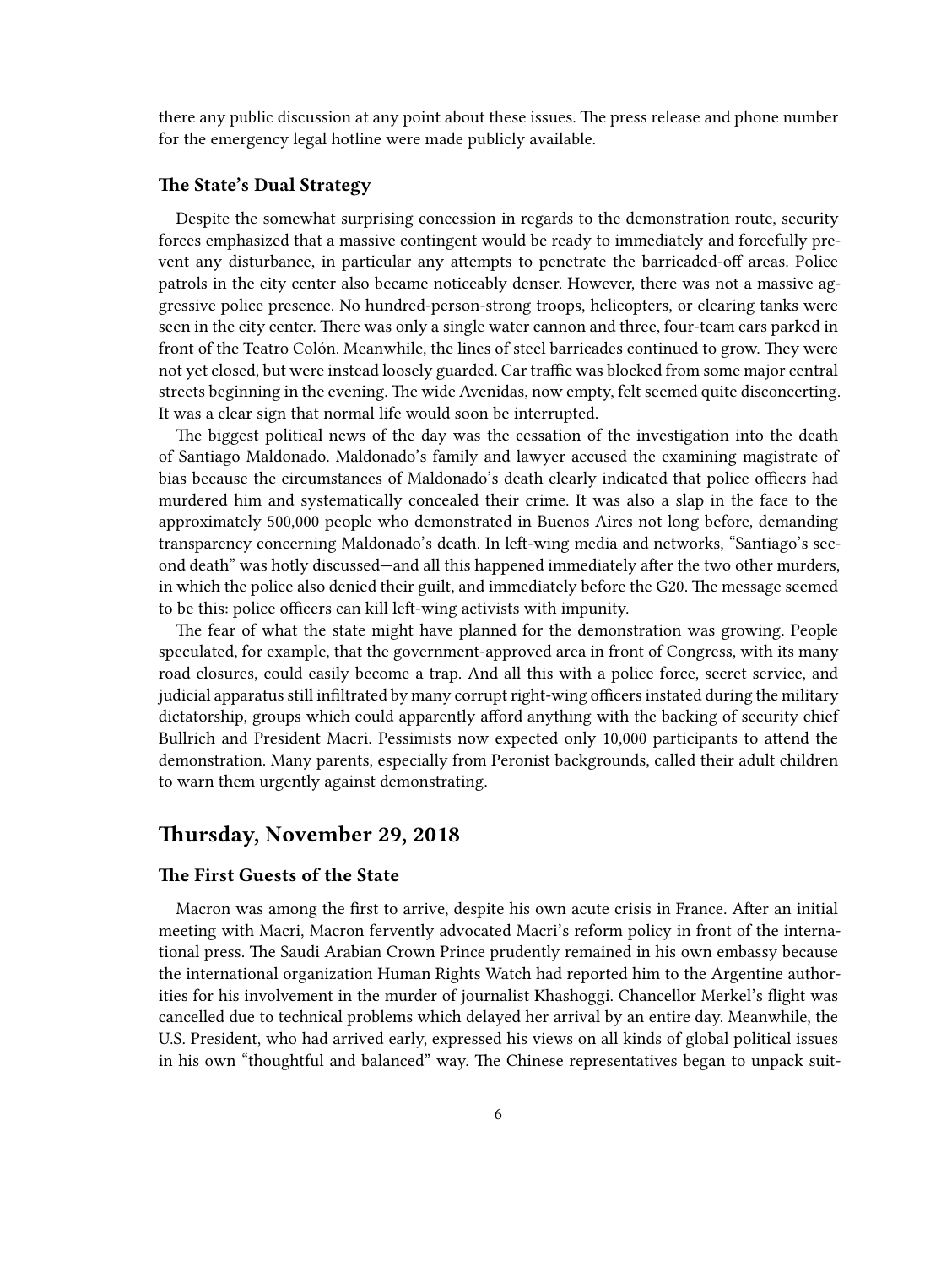cases full of ready-to-sign bilateral treaties, several of which were with Argentina. Argentine TV showed first impressions and mishaps.

## <span id="page-6-0"></span>**La "Cumbre De Los Pueblos"**

The second day of the summit took place in a very large public venue. Several tents as well as a colorful market and a stage were set up in the central congressional square. Over the course of the day, around 5,000 participants attended the G20 summit events, including many representatives from neighboring countries such as Brazil, Chile, and Uruguay. The same topics were discussed as the day before—but with much more participation and public perception.

At the edge of the congressional square, all streets in the direction of Theatro Colón were closed, but passage was still possible for non-participants who had a justified reason or demonstrators who were perceived to be harmless. A banner with greetings from No G20 Hamburg was placed on the barrier facing the Parliament building and at the end of the evening, there was a brilliant protest concert.

#### <span id="page-6-1"></span>**The Evening Before the Summit**

The barriers had gradually been closed and secured and were now guarded by a massive police force. The large metro line, line B, ceased operation. Thousands of stranded people looked for a bus to take, and some walked many kilometers from work back to their homes. In the areas behind the barriers, there were closed security zones around the hotels inhabited by G20 attendees and towards the meeting site. Police presence again noticeably intensified, especially around strategic points such as the main metro station where an average of 1.2 million passengers commute every day. This presence was also seen at the Central Station Retiro, adjacent to Villa 31.

The G20 summit took over urban reality. The city was systematically shut down. The normal life of all residents was restricted. At most, people warily protested against individual barriers. The metropolis of Buenos Aires is huge, with more than 14 million inhabitants. Interruptions are quite normal here and people usually anticipate them in a stay-cool, metropolitan way. Security forces were not going over the top this time and acted as though the event was business as usual. Still, the population was frightened by the threat of government repression. They also faced the widespread and immediate demands of everyday life, which often left little room for direct engagement against the G20. People showed a great deal of caution and restraint.

# <span id="page-6-2"></span>**Friday, November 30, 2018**

# <span id="page-6-3"></span>**The City**

The subway and all suburban railways had completely stopped operation overnight. Buses, on the other hand, continued to run, with adapted routes so they could avoid the numerous barriers. Only three kilometers from the city center, everyday life continued as normal. But as one moved towards the center, toward the conference venues, hotels and demo route, the streets emptied. Many shops were closed, and many cars had been moved from the area. The traffic itself also dropped by about 80%, although a large number of money transporters drove hectically from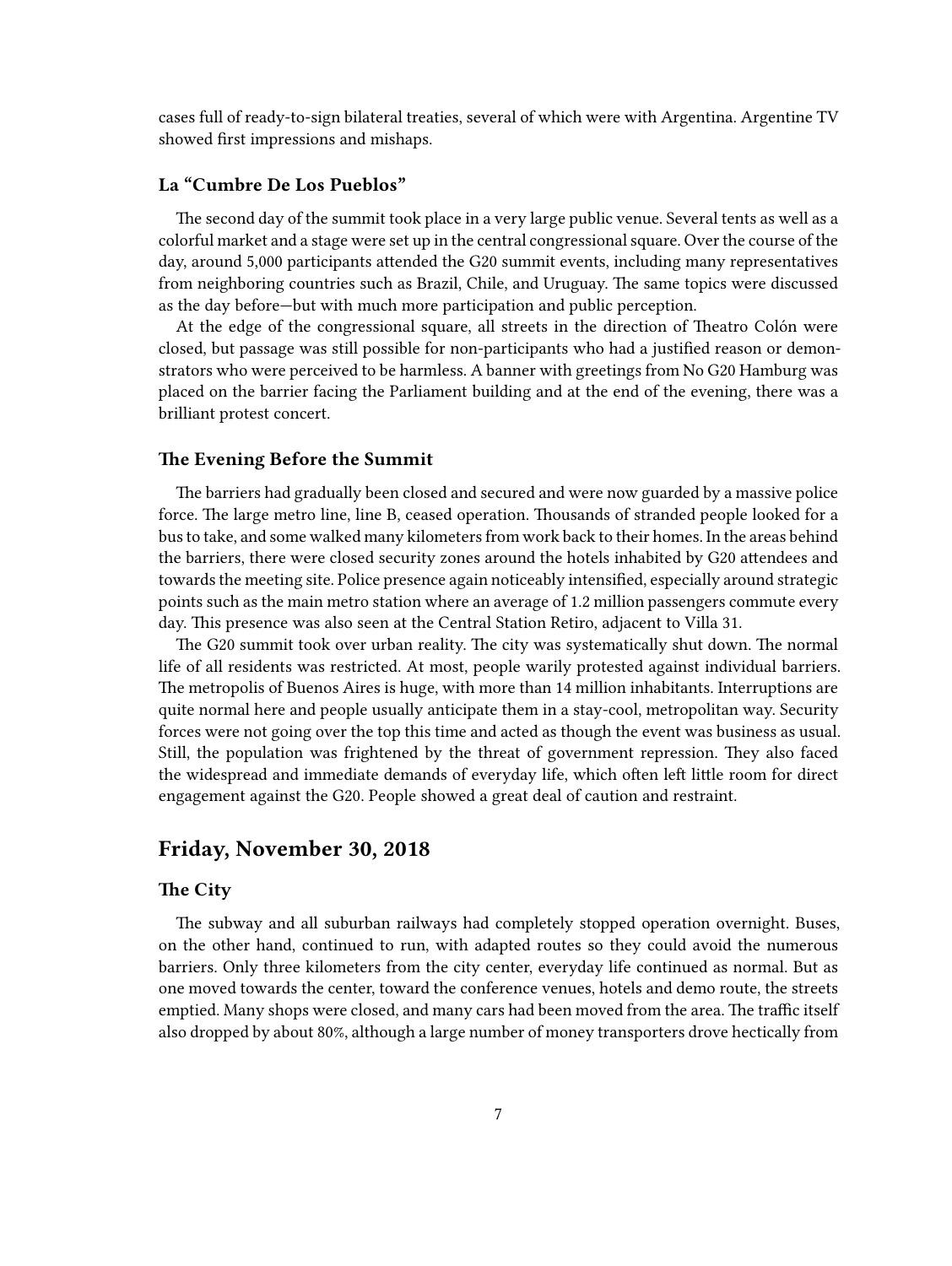station to station. "Avoid the Congress Zone" flashed on the message boards of the large Avenidas running towards the city, but there were almost no cars driving in that direction anyway.

The news tickers told of a small car, long since burnt out, parked near the demonstration route, in which police had allegedly found several boxes of Molotov cocktails. Now, columns of motorcycle cops armed with rubber bullets roamed the streets. The barriers were by then all closed, grim police units posed behind them.

### <span id="page-7-0"></span>**The Demonstration**

The demonstration meeting place began to fill hours in advance. The more radical left had arrived, including left-wing Peronist and Trotskyist parties and the relatively small antiglobalization movement. As is customary here, they brought the flags and banners of their own organizations with them. Banners specifically opposing the G20 were the minority. The most expressive block was at the front of the demo. Here was where things were the most direct, loud, and colorful. Behind this block was the Trotskyist party block, "MST," carrying hundreds of flags and led by a human chain formed by women who had painted all sorts of national flags on their naked torsos. The FIT bloc, the rival Trotskyist party, was also very large, but it was at the rear of the demo, the order having been decided by lottery.

The large trade unions had been pressured not to attend, and so had critical members of civil society, affected neighborhoods, the cultural and art scene, the mass women's movement, and the movement against police and judicial arbitrariness. In addition, Cristina Fernández de Kirchner had on the same morning called on listeners to refrain from attending the demonstration, which is why most of the remaining Peronist organizations and trade unions had dropped out at the last minute, or had appeared only in small numbers. Many prospective attendees also thought they would not even be allowed into the city center. In the end, there were about 50,000 participants for Buenos Aires, this is a medium-sized demonstration. The organizers considered this a success in view of the circumstances: the government had not managed to stop the demonstration with its fear campaign and psychological warfare.

The demonstration, colorful and vociferous, nevertheless traversed the broad Avenida 9 de Julio to parliament. A Trump effigy was burned there and the demo immediately dissolved. This was partly due to the fact that the police had closed off all the streets except for a few small side streets. Those streets were the only point of retreat on an otherwise completely surrounded square, and participants feared that the area was a trap. Two smaller demonstrations running through adjacent districts dissolved a little bit later.

# <span id="page-7-1"></span>**The Police**

The police were conspicuously reserved during the demonstration, though present en masse in the background. An armada in battle formation had taken position in the streets behind the congress, generals giving each other military salutes in front of the troops. There was apparently a trained special unit of several hundred who were qualified for civil war. This unit had few similarities with European riot police and did not come originally from Buenos Aires—rather, it was an elite unit of the National Police, which one can imagine without hyperbole as armed anti-guerilla fighters.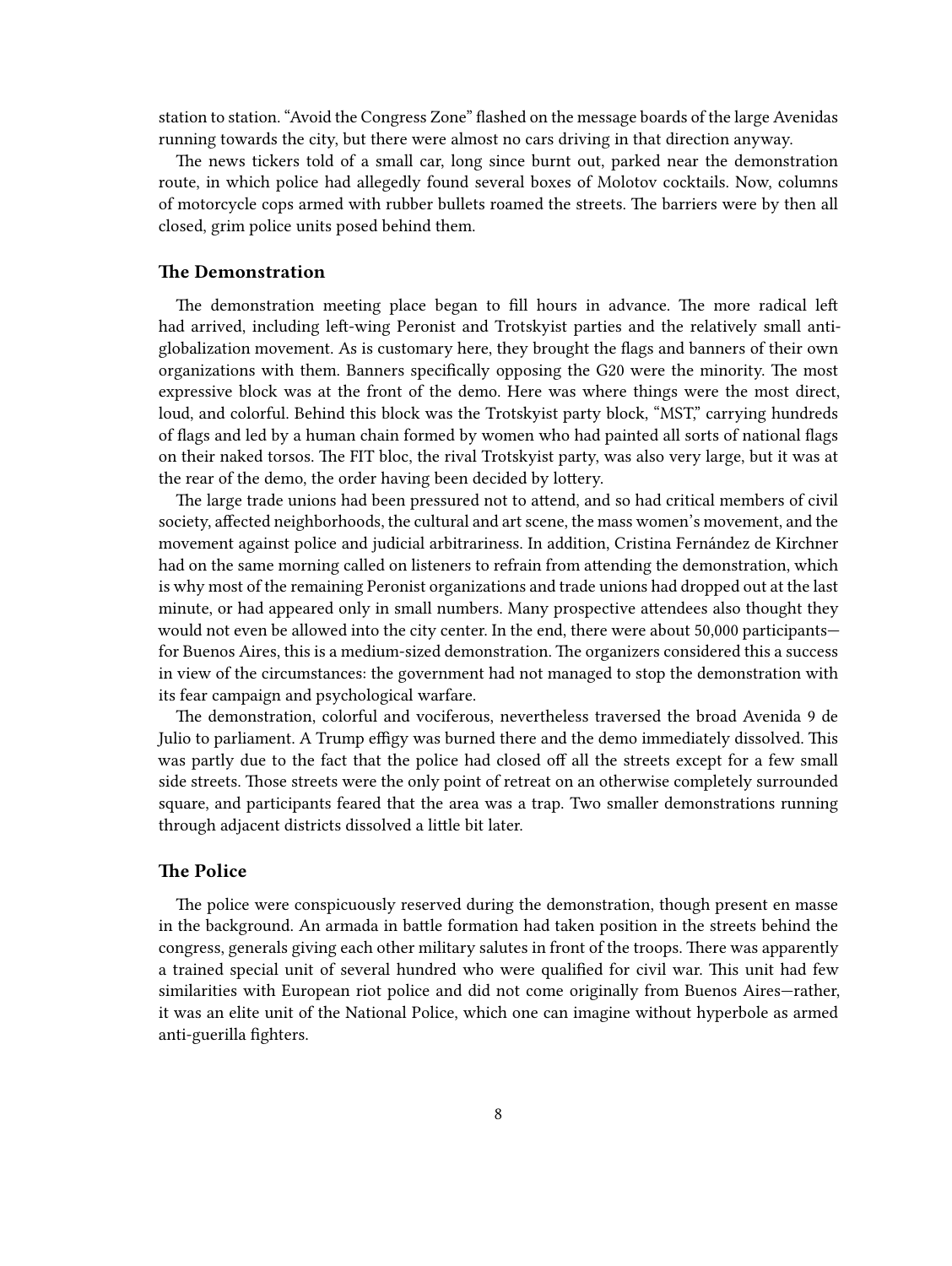In the end, there was not a single concrete clash. However, some very young, alleged anarchists were arrested at the edge of the demo. They had allegedly wanted to distribute hammers and firecrackers in the demo. The media reported a news story about five detainees who had disregarded the Bullrich rules, including a leading Trotskyist. Moreover, the report included a video about 20 masked people at the edge of the demonstration, who were verbally and concretely rejected by other demonstrators.

# <span id="page-8-0"></span>**The Summit Highlight**

The powerful celebrated themselves in the Teatro Colón, one of the oldest and most pompous cultural places in Latin America. The show, with 150 performers and a full orchestra, was reminiscent of an opening ceremony for the Olympic Games. Argentina, as the host country, presented itself with emotionally exaggerated kitsch as well as sensational stage and video technology. The heads of state applauded and Argentina's President Macri was even seen crying. Of course, the show did not represent the reality of the country's situation. Instead, even the Mapuche, an indigenous people who occupy a particularly precarious position in Argentina, were shamelessly tokenized and presented as "part of cultural diversity" with a virtuoso drum concert. There were also tango and gaucho performances and videos displaying nature and renewable energy plants. Football euphoria, on the other hand, as a logical additional genre, was probably removed at short notice and for understandable reasons.

At the end of the show, Buenos Aires high society cheered the state leaders who were sitting in the upper boxes. Trump, of course, interpreted this as directed at him personally and waved back majestically.

#### <span id="page-8-1"></span>**Security Zones, Corridors, and Convoys**

The area immediately surrounding the Teatro Colón as well as a large zone around the venue were tightly sealed off, as were numerous streets surrounding the state guests' hotels. There was a corridor between the demonstration meeting place and the Teatro that was also immediately adjacent to the relevant hotels; this ten-lane-wide Avenidas was was the main summit access route. Numerous convoys drove back and forth on the corridor. In some places, the route was sealed tightly, but in others there were breaks between the barriers where pedestrians were allowed to cross the Avendias. On some sections of the route, convoys drove at high speed without any police presence.

As an individual, it was even possible to get to the Teatro Colon without going through any security controls and to stay there for some time undisturbed. About 80 meters away from the Teatro Colón, hundreds of onlookers were gathered. Couples, families and tourists took photos, while kids played football—all in the immediate vicinity of heavily armed security forces who lingered around the barrier and in small groups in the area, wearing sunglasses despite the late hour.

Any blockade action would most likely have been dispersed quickly and violently. However, assassins camouflaged even half-well could have struck unhindered, and at several corridor sections even would have had a good chance at escaping. Considering the overall security hysteria, these were bizarre oversights, and they confirm the assumption that the security strategy was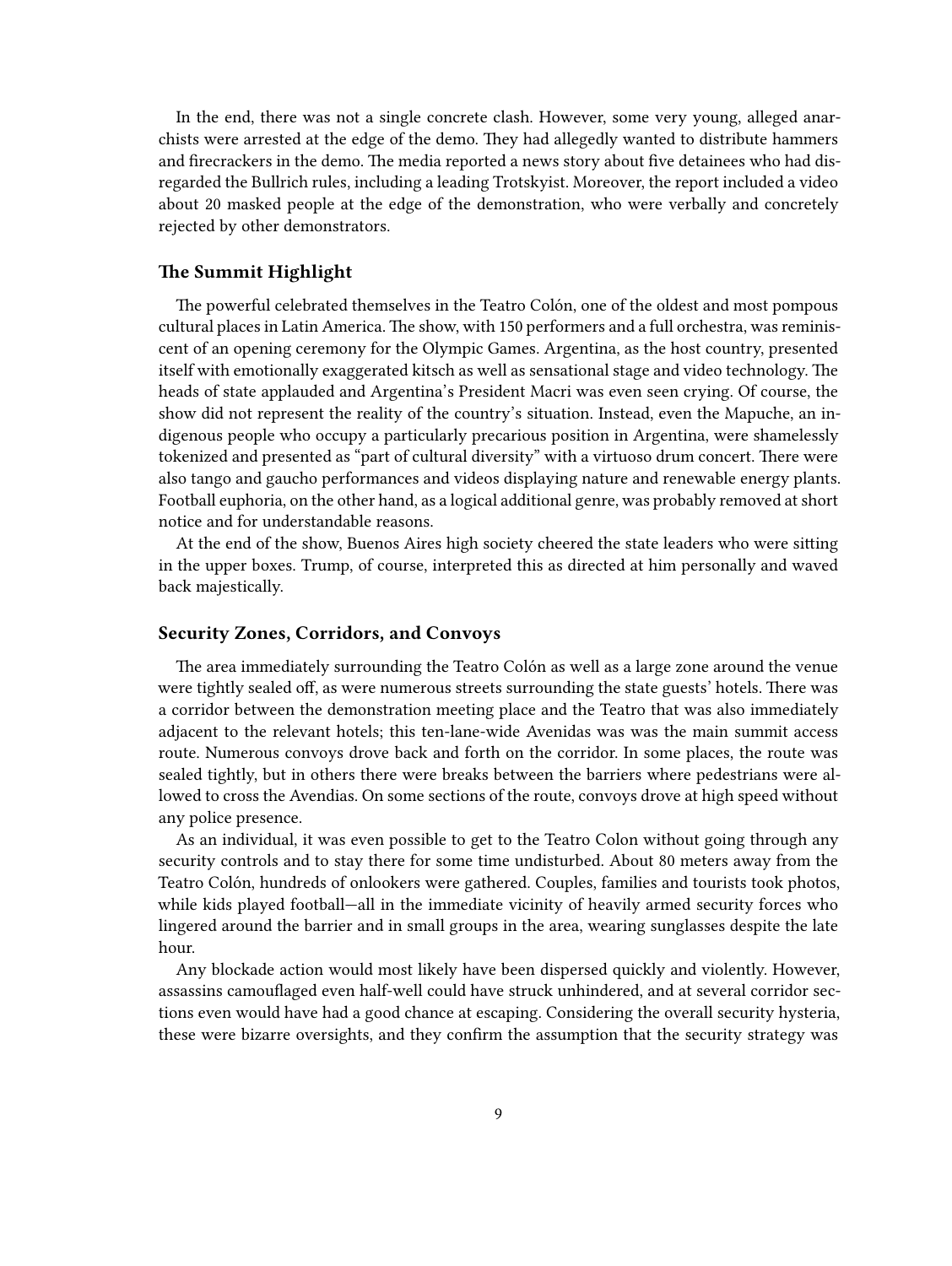meant to prevent public protest actions; even the immediate security of state guests was obviously of secondary importance.

# <span id="page-9-0"></span>**Protests End After the Demonstration**

The security forces were relatively relaxed in the evening, as no further protest actions were announced following the demonstration. When the demonstrations dissolved at about 6pm, almost all the protesters left the center quickly and avoided going near the summit. There were no public discussions about direct disturbance actions, nor was there any public proposal to protest at the transportation routes or close to the Teatro Colón or the summit locations. Possible escalation of any kind was expressly avoided by the protest organizers. But, with few exceptions, there was also no spontaneous movement towards the summit.

# <span id="page-9-1"></span>**Saturday, December 1, 2018**

# <span id="page-9-2"></span>**Summit of the World Powers**

In general, the G20 summit focused on bilateral discussions. It almost seemed as if there was a kind of race between the heads-of-state to meet with as many other heads-of-state as possible, particularly the most powerful ones, in one-on-one talks. In this context, leaders abandoned their claimed goal of negotiating something all together, or really getting any results at all. It is not surprising that the more powerful participants in this kind of conversation always have the upper hand. Tactics like a pressure buildup or even coalitions of several weaker parties against one stronger party are impossible from the outset. As such, the summit was tailor-made for Putin, Trump and Xi Jinping.

The Joint Final Declaration was insubstantial and meaningless. It was easy to see through the pretense about a supposedly "hard struggle" to come together on this Declaration—no one even claimed it would have any binding impact on the future. It only happened at all so world leaders could avoid the embarrassment of ending the summit without a final declaration.

What is generally thought of as the most relevant summit result was the provisional postponement of various punitive tariffs, and thus the temporary defusing of the trade war between China and the U.S. This agreement occurred in bilateral negotiations. Trump described it as a "fabulous success"—but actually, the Chinese used the G20 to expand their sphere of influence across the board. This time, the focus was on Latin America. It was about long-term investments, large participation in entire economic sectors, commodity deals, and bilateral political agreements. Another significant event was that the US, Canada, and Mexico signed a newly-revised free trade agreement. The treaty was amended, at Trump's insistence, to include passages prohibiting the parties from trading with countries that do not have a market economy as their basic economic system.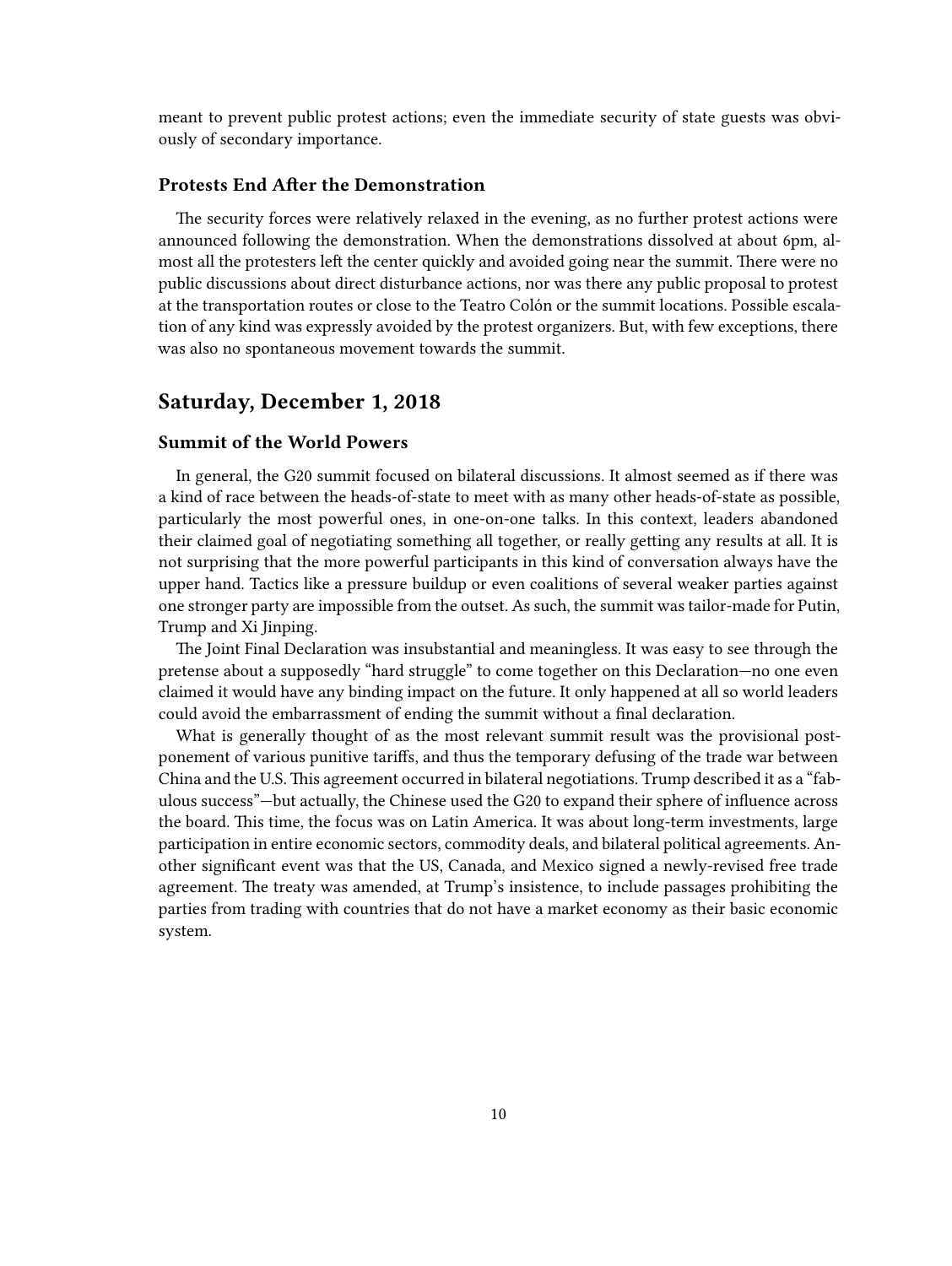# <span id="page-10-0"></span>**Solidarity Actions in Hamburg and Montevideo, Massive Riots in Paris**

## <span id="page-10-1"></span>**Hamburg, Germany**

On the night of November 30, 2018, protesters egged the Olaf Scholz's house and set the unoccupied guardhouse on fire (Scholz was Hamburg's mayor during the 2017 G20 and is now the German Finance Minister and Vice Chancellor). In their statement, published in Spanish and German, the actors expressed solidarity with people of Buenos Aires, and especially with the anarchists who had been arrested two weeks before.

On December 1, after a St. Pauli football club home match, a small solidarity demonstration moved through the city center and a medium-sized rally took place in front of the pre-trial detention center where some prisoners from the 2017 Hamburg G20 protests are still being held.

### <span id="page-10-2"></span>**France**

On December 1, in Paris and many other French cities, there were street battles between yellow vest demonstrators and the police that lasted for hours. Europe's most expensive shopping street, the Champs-Élisées, was largely destroyed, a great deal of looting took place, and a statue of Napoleon at the Arc de Triomphe was beheaded. There were also numerous arrests, and many demonstrators were injured.

The scenes that many had expected in Buenos Aires were taking place in Paris. While France was rioting, President Macron was in Buenos Aires playing a minor role. The international press looked to Paris, as the G20 summit had become rather boring for them. In Buenos Aires, the dismantling of the barriers had already begun—in the middle of the summit.

### <span id="page-10-3"></span>**Montevideo, Uruguay**

Activists in Montevideo held a solidarity demonstration during which the French embassy was severely damaged.

# <span id="page-10-4"></span>**Conclusion: Ghost Town for the G20**

What happened in Buenos Aires during the G20 was astonishing. The city pulled the plug. A special holiday was proclaimed, public transport was largely shut down, some districts and large parts of the city were sealed off, and residents were asked to avoid the city center and preferably to leave the city entirely during the summit. The state waged an all-encompassing security campaign against the main demonstration in order to show the potential for immense state repression and violence. As a consequence, even longtime political activists decided not to take part in the protests.

One could draw the preliminary simplified conclusion that the goal of taking to the streets to protest the G20 and the IMF was achieved. Yet the security calculations of Macri and the G20 successfully prevented bigger disturbances. Many demonstrators and residents of Buenos Aires were first and foremost relieved that the feared, even expected, bloody attacks by the police did not take place; there was no repression purgatory, even though the police probably would have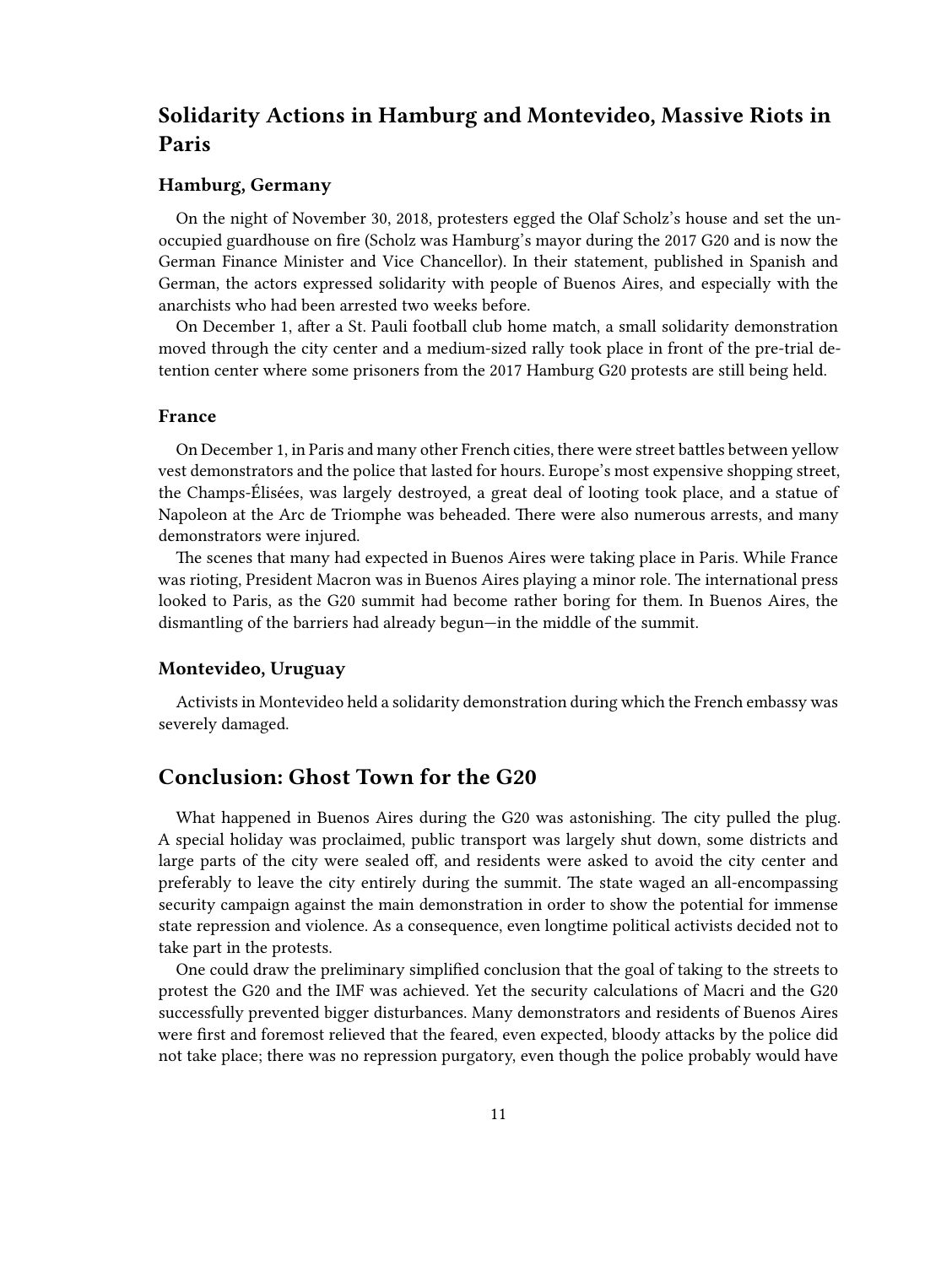needed little cause to intervene violently against protestors. Ultimately, the police were highly satisfied with the general course of the summit and their security strategy.

The G20 in Buenos Aires will go down in history as a summit without any great trouble. But the 12 (alleged) anarchists who were arrested before the summit have been hit hard. They are still in prison and will presumably be made to stand trial as scapegoats for all the protests that the G20 leaders and their security teams feared. The occupied house and the social center, which housed a world-famous anarchist archive, that were searched at the time of their arrest were immediately closed and sealed afterwards, and this is not even known to the public.

# <span id="page-11-0"></span>**Further Reading**

It is difficult to write a comprehensive retrospective assessment of what happened at the protest against the G20 in Argentina. The analyses that were written afterwards have offered widely divergent interpretations of the situation. Here we simply present excerpts from texts and interviews with individuals who are more familiar with the context and events that occurred.

# <span id="page-11-1"></span>**Telephone interview with Gaby Weber**

*Gaby Weber is an author and journalist from Germany who has spent many years living in Buenos Aires and, previously, Montevideo. She has published on topics such as Nazis who fled to Argentina and current politics in Latin America, especially Argentina. She gave this 15-minute radio interview in German on the morning of December 1, 2018.*

Moderator: Saturday, December 1, 2018. Today is the last day of the G20 summit. For those who do not know, the G20 nations represent two thirds of the world's population and account for three quarters of world trade. The summit was held in Hamburg in 2017 and is being held in Argentina this year.

At the end of the G20, the participating nations present a final declaration based on what has happened at the event. But it's questionable how reliable such declarations, which include deals countries have made with each other, are when powerful countries are not held accountable even to the standards of international law (see the breach of the Iran deal, the murder of Kashoggi without consequences, NATO, wars of aggression without consequences in the Middle East, and punitive tariffs instead of fair trade). On the phone, we now have Gaby Weber, live from Argentina. Ms. Weber, hello.

Gaby Weber: Hello.

Mod.: Ms. Weber, I want to ask very briefly about the venue of the G20 before we talk about the summit itself. Argentina is in an extreme economic crisis, the peso has fallen by 40 percent, and the government is dependent on loans from the IMF. I was told that 57 billion is now on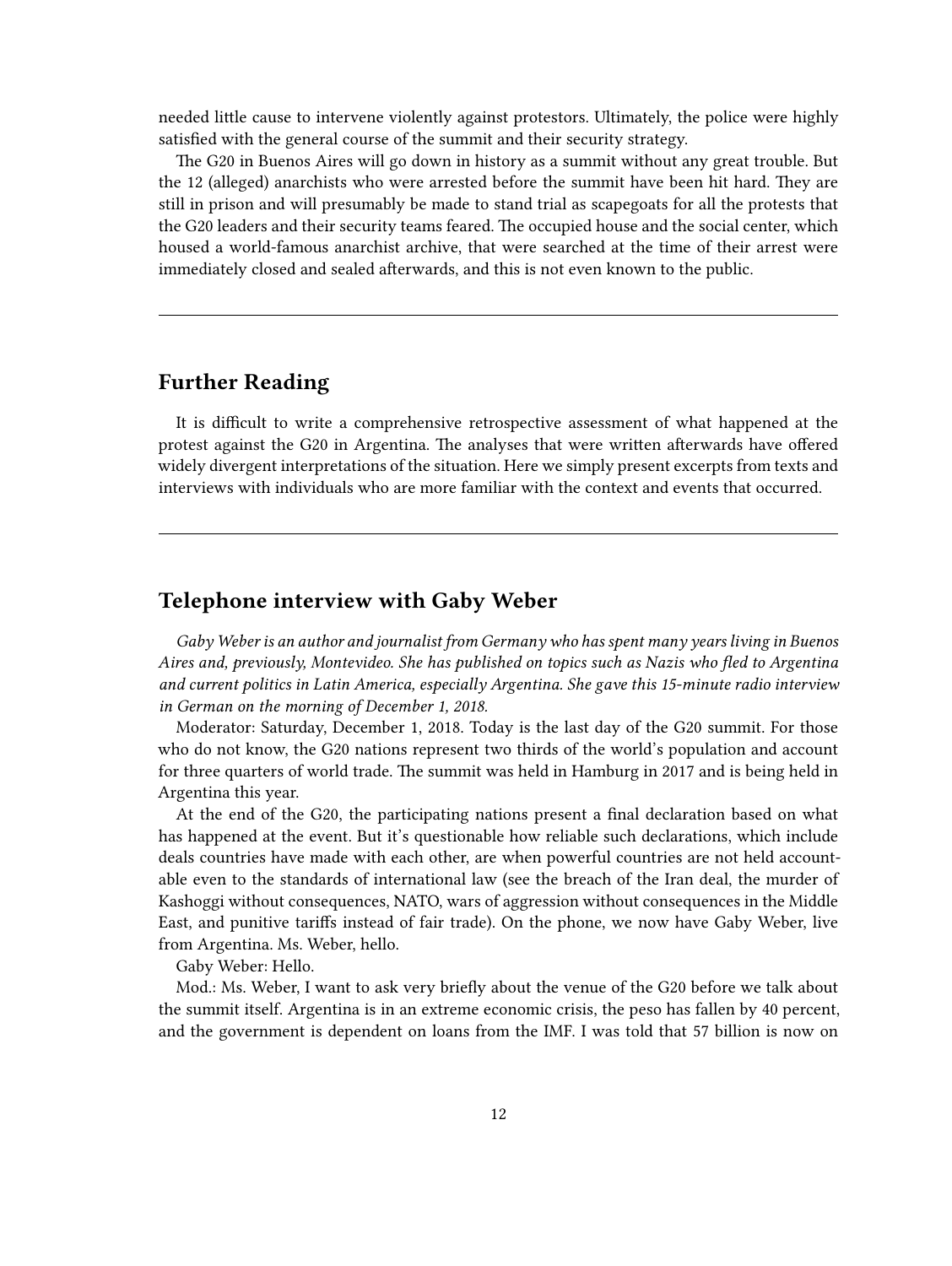the bill, the largest rescue package in the history of the country.<sup>1</sup> Can Argentina afford the G20 summit? As far as I know, the summit in Hamburg cost over 130 million.

G.W.: The president since 2015, Mauricio Macri came to power promising to be a strong diplomat so as to distract from internal problems. In a way, he has succeeded. He was the host, so everyone was kind to him. People here haven't been talking about everything that is going on in the country. Nevertheless, next Monday he has to show something for his efforts. Then, everyday life will start again.

"The demonstration was actually quite good, it was relatively well attended, but it was only the traditional left, so above all it was the Trotskyists who were there."

Mod.: Ms. Weber, a big protest, which we saw in Hamburg during the G20, largely failed to take place in Argentina. There were a few people who took to the streets, but it was a minority.

G.W.: Well…the demonstration was actually quite good, it was relatively well attended, but it was only the traditional left, so above all it was the Trotskyists who were there. They brought a lot of people together; that is not in question. The problem was that they were left on their own. The trade unions, which are very big and powerful, expressly said that they would not take part—although perhaps grassroots organizers were involved.

And above all, the supporters of former President Cristina Kirchner, who had already done their own thing in the run-up to the event, said they would not take to the streets, that they were not even in favor of protesting against it now, that they had taken part in G20 meetings when Mrs. Kirchner was the head of the government. By the way, there was a very interesting interview with her former Minister of Economy Axel Kicillof<sup>2</sup> who suddenly said that they are no longer against the economy and against companies and that they will continue to work with the IMF in the future. Therefore, they explicitly asked their own followers not to take to the streets. That was all relatively quiet. The weather was also nice. The police had locked everything off and did not provoke the crowd. Therefore, everything went quite smoothly and no one deviated from the route. And well, you can say they announced their protest.

Mod: Would you say this is a sign of a great resignation? That people don't think there is anything they can do against neo-liberalism anymore?

G.W.: Well, the normal population is pretty angry because the whole city has been shut down for several days for nothing. Because everyday people did not expect something big to happen here. Because the big problems—the big, global conflicts which require global solutions like poverty, migration, wars, and natural resources—they do not talk about them at the G20. In other words, what happens here has very little influence on everyday life.

Mod.: I would like to ask you more about that. Because the image of the G20 is that people are meeting precisely because of these big problems. Do you think that a meeting like the G20 has become a farce because the big players openly admit their egoism and confess it on stage? Do G20 meetings produce anything at all? Do they do what they pretend, or is it something completely different?

G.W.: I don't think people have any expectations anymore. There was another meeting in Papua New Guinea two weeks ago. Trump's vice president, Pence, was there and met with the

<sup>&</sup>lt;sup>1</sup> It is the biggest loan the IMF has ever granted.

<sup>&</sup>lt;sup>2</sup> A Peronist and professor of economics who is also considered to be a possible future presidential candidate.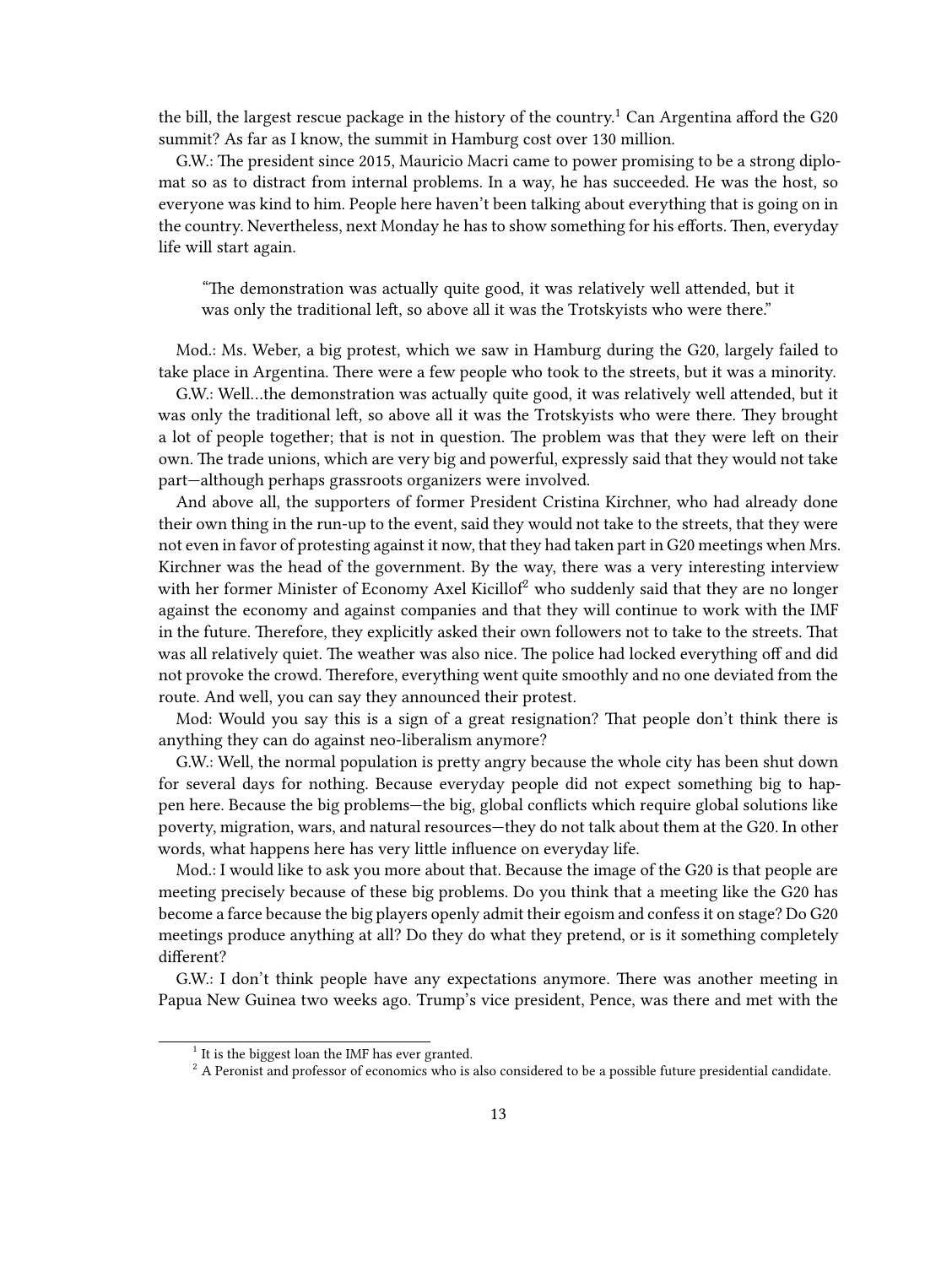Chinese president Xi. It was about customs duties, but they didn't come to any result there either... Bolsonaro, the new elected president of Brazil, said he wouldn't come<sup>3</sup>... Trump arrived here in a very bad mood… and there was no reaction here at all if you look at the pictures which is interesting. Or at least I didn't see anything about it in the German media. The only person, the only head of state, who was picked up with all these military honors in Ezeiza [the international airport of Buenos Aires] was the Chinese president.

"…the Argentine government expects a lot from the Chinese president's visit, but nothing from Mr. Trump."

And of course, Mr. Trump noticed how he was being treated. He was pushed somewhat lovelessly into his car while Argentine soldiers in dress uniforms stood there and saluted Chinese President Xi. So the Argentine government is expecting a lot from the Chinese president's visit, but nothing from Mr. Trump, because there were also no signs at all in the run-up to the G20 that he was looking for any agreement.

Mod.: Actually, the G20 meeting, at least here in Germany, filled the gossip columns. Merkel arrived extremely late due to an aircraft breakdown, "MBS" (Mohamed Bin Salman) exchanged this hip hop greeting with Putin, and China demonstratively stood behind Saudi Arabia. They just want to continue buying oil from Riyadh at a low price. This is what we've seen here in Germany. However, were there any agreements made on the most pressing issues? For example, are there now binding agreements on climate protection? Is there anything there?

"The summit is primarily about investment… climate, migration, poverty—these issues are not the point here."

G.W.: Well, so far the issue of climate protection has not been mentioned at all. The summit is primarily about investment. Private companies have also been invited, which are of course now spreading optimism because the Macri government has set a new course. However, climate, migration, poverty, that is here actually not the point at all. As I said, it is about — what they say, or what participants admit — the barriers to trade, in other words the tariffs that are threatening. However, there is no indication at all that anything is going to happen on these subjects here.

"The new free trade agreement between the USA, Mexico and Canada prohibits the three members from trading with countries that do not have a market economy."

If you look at Mr. Trump's agenda alone, the first thing he did before he even arrived in Argentina was to cancel his meeting with Putin. Yesterday he signed a treaty with Canada and Mexico, the so-called follow-up treaty for NAFTA. Mexico signed the deal on the current Mexican president's last day in office, because supposedly the new president, Lopez Obrador, though he wanted an agreement with the USA would not have signed the treaty based on what it contained. And what no one has written about is, if you take a look at the text of the treaty, you will find an article that forbids the three members to trade with countries that do not have a market economy. It says that if you want trade with a country, if you want to exchange goods or services with countries that do not have a market economy, then you can no longer do business with us.

<sup>&</sup>lt;sup>3</sup> Bolsonaro took over the presidency on January 1, 2019, so he was not a participant anyway.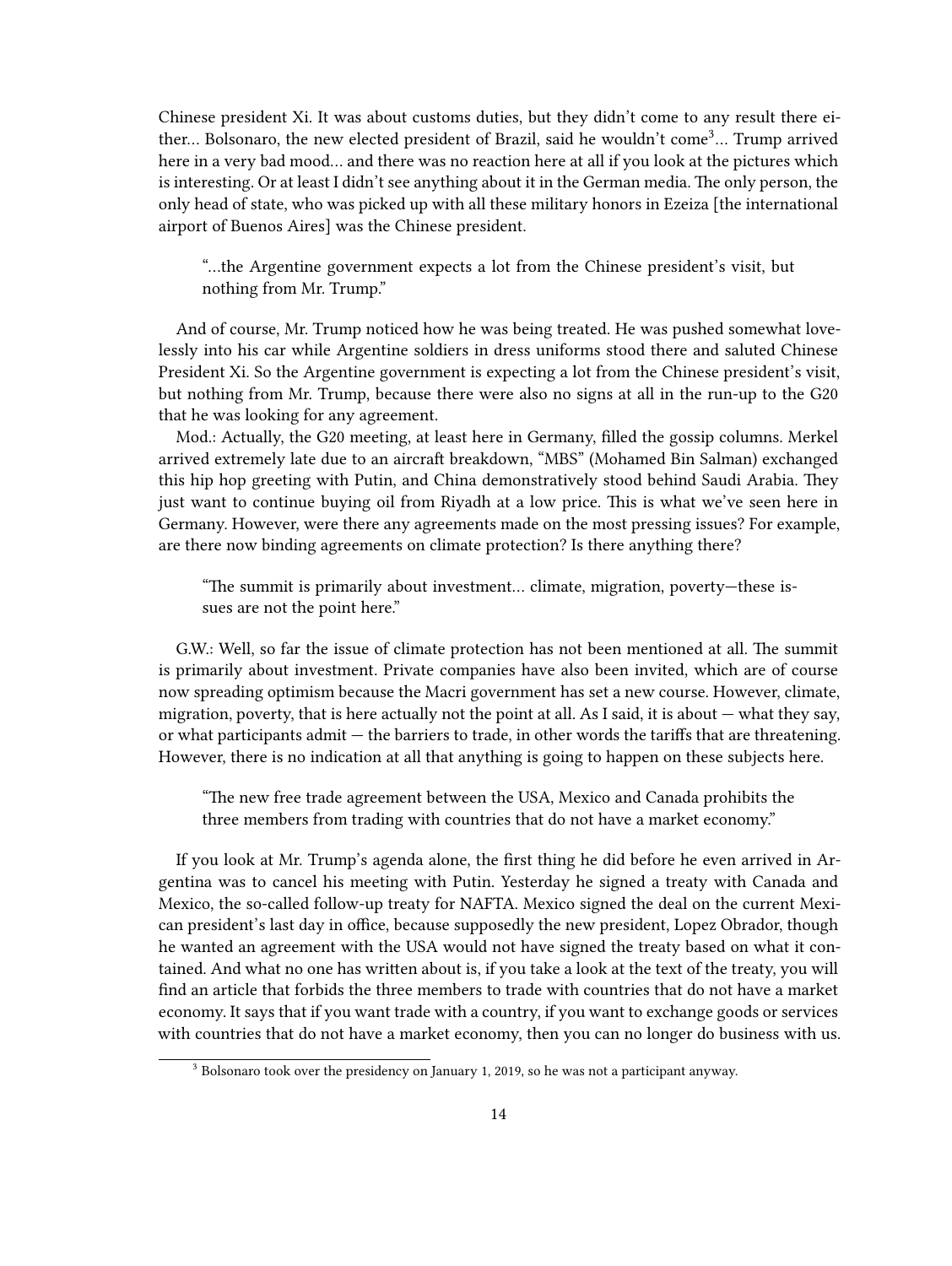That, of course, is directed first against the Chinese, against the People's Republic. But I do think that, in the current situation, we have to ask ourselves whether European agriculture is still a market economy. I believe it is no longer a market economy. This provision can be interpreted very broadly and the new Mexican president would not have signed it. But Trump had to listen to Mexico and Canada when the agreement was signed. So on tariffs, we have to talk again about aluminum and steel.

Mod.: Let's go over this very briefly. If you talk about a market economy, the kind of agriculture and market economy that we operate here in Europe is highly subsidized and destroys the competition because it is completely unfair. I think that this kind of agriculture, this export to the African region, also generates refugee flows. But let us briefly touch on the issues. You can give me a yes or no although I probably already know the answers. The trade dispute between China and USA, the punitive tariffs. Has it been mentioned and is there a result?

G.W.: Not yet. It's noon. So in half an hour, Trump wants to meet Merkel, and in the evening or the afternoon there should be a meeting between Trump and Xi. But after that, Trump wanted to leave immediately. If they expected any agreement then they would have left at least a small time window open in their timetable for a joint press conference. But that hasn't happened. Anyway, there were fights here because Trump was constantly quarreling. Excuse the word, but even the Argentinians were unable to find another term for his behavior. Trump's spokesperson, Ms. Sanders, made a statement accusing the Chinese of predatory economic activity. Well whose mouth is that coming from? And for the Argentinians, the Chinese, as I said, are the most interesting trading partner at the moment, and so there have been more quarrels with Trump.

Mod: The United States and Donald Trump, this financial elite, just does not want to accept that there is another big player who is leaving the U.S. behind: China. But at some point it will dawn on them that the train has left the station. Let's talk about international terrorism. That should have been an issue at the G20. Do you know anything about that?

G.W.: I haven't heard anything about it.

Mod.: Was there any discussion of the situation in Syria or Yemen?

G.W.: Of course, we don't know what happened in the bilateral talks. But it was not a public issue, so as I said, you mentioned it yourself before, the man from Saudi Arabia was celebrated here, from all sides.

Mod.: Was there any discussion about preventing the next big financial bubble from popping, i.e. did anyone talk about cryptocurrency? Has anything leaked?

G.W.: Not at all, and if you look at which private companies were invited, companies like J.P. Morgan, there is nothing happening on that front.

Mod.: (laughs)…I have to keep asking. In a few days, the world will meet in Morocco regarding the migration pact. Were there any signs that this was discussed?

G.W.: No.

"When a final declaration is made, it's going to be vague."

Mod.: Not even…Merkel met Putin immediately after her late landing. We assume it was about the incident in the Sea of Azov.<sup>4</sup> Has there been any indication that they want to reach an agreement in order not to escalate things in Ukraine again?

<sup>4</sup> On November 24, 2018, Russian Coast Guard ships fired at, boarded, and confiscated two Ukrainian patrol boats and a towboat; 24 Ukrainian sailors were detained. The Kerch Strait and thus the sea route to the port of Mariupol have been blocked since then and the passage of Ukrainian ships denied.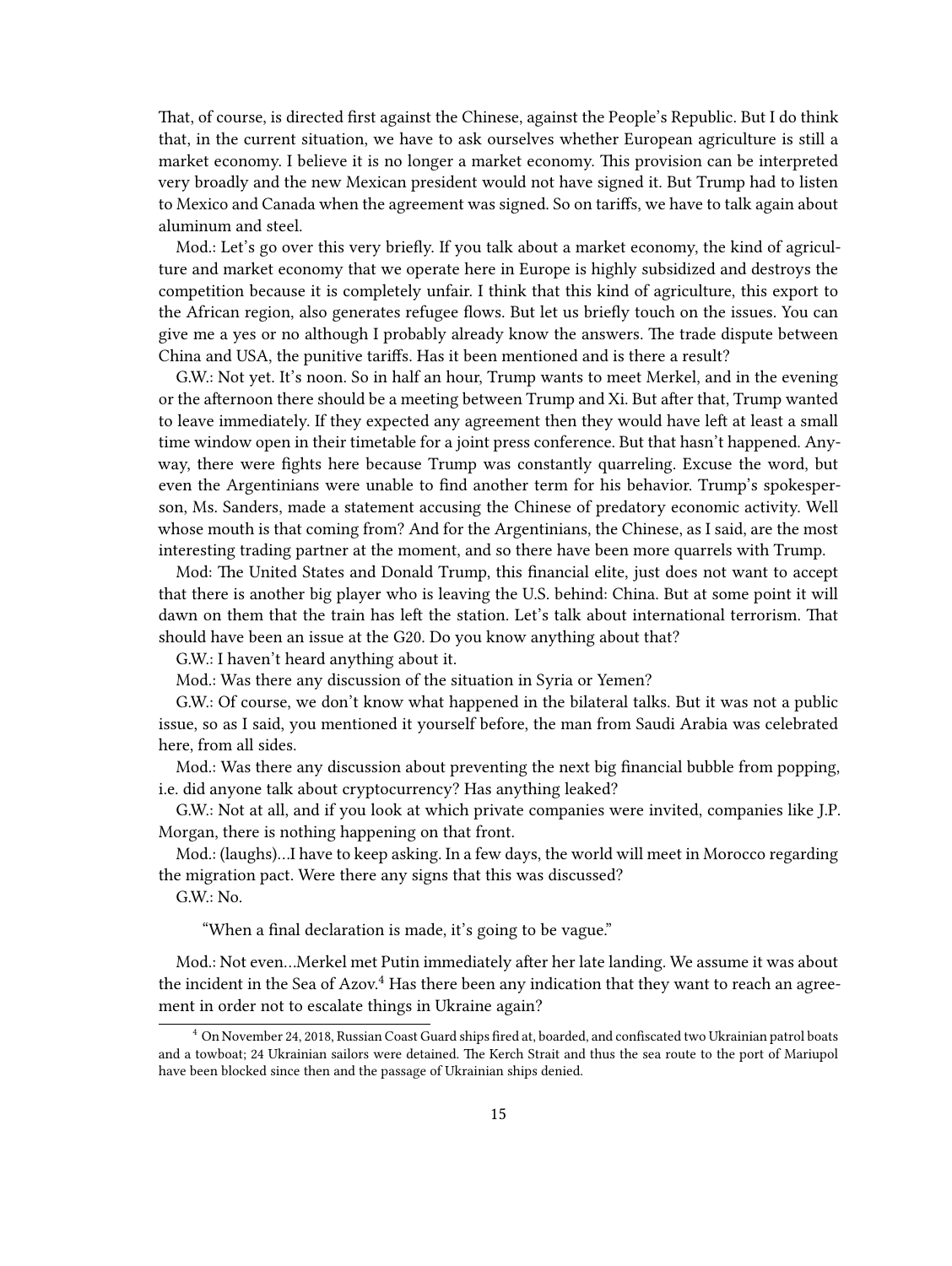G.W.: Absolutely not. I suspect that Ms. Merkel will consult with other people before there is an explanation, but it won't come here in Argentina. It is said that the G20 is currently working on a common declaration—if that happens, it will be vague. At the moment there is no indication that any agreement has been reached in regards to any of these problems.

Mod.: Do you think there will be a joint, binding declaration from all the heads of state signed at some point?

G.W.: There should at least be something about the Paris climate treaty. It's already clear that the USA is outside the treaty, and Brazil doesn't want to go along with it either. It's already clear that they'll want to avoid that. And at Customs, Trump said that he was not willing to make any gestures towards the Chinese. He gave very nasty remarks here. He also put his earphone on the floor in front of the cameras because he didn't like what was being translated… you just don't do that.

Mod.: He was that rude?

G.W.: It's not the first time he's done that. He has no interest in working with the other people who are here.

"I think they have to come up with something new."

Mod.: Ms. Weber, if I may summarize what we discussed the last quarter of an hour: The G20 meeting is an admission that international politics and diplomacy are bankrupt, and that in the future we will again have to adapt to war as a means of realpolitik. Is that fair to say?

G.W.: Well, what we are talking about here is a new cold war. For example, the treaty that Trump forced on Canada and Mexico is a kind of exclusion—a declaration, so to speak, that they will no longer trade with countries that do not have a market economy system. That is clear blackmail, similar to what has already happened with Iran. The definition of countries that do not have a market economy system can be interpreted very arbitrarily. The atmosphere has changed; they have little willingness to talk to each other at all. So I think they have to come up with something new. Things didn't go so badly for Argentina. As I said, on Sunday, when the G20 summit is over, dozens of trade agreements will be signed with the People's Republic of China. So, they have big plans, and Trump was of course very upset that he had no success at all.

Mod.: Wouldn't the summit be better if it was carried out as a G19 summit, i.e. without the USA next year, so the countries achieve something instead of inviting someone who is actually just boycotting?

G.W.: Well, the USA is still the largest economy in the world, with a huge military apparatus. I think they should keep trying but go through other channels because with Mr. Trump it obviously won't work.

Mod: Ms. Weber, thank you very much for this interview and finally a very private question: what sort of perspective do you have to have to comment on all these topics?

G.W.: The problem is that it has become very illogical and very confusing and so many interests are involved. Basically, you have to describe all interests from all perspectives in order to understand the whole thing, and in the end, you still don't understand it.

Mod: You have been in this business for a long time. Have you ever experienced a situation similar to the one we are seeing today? Or is this a completely new situation such that we don't really know who we are dealing with and what the future holds?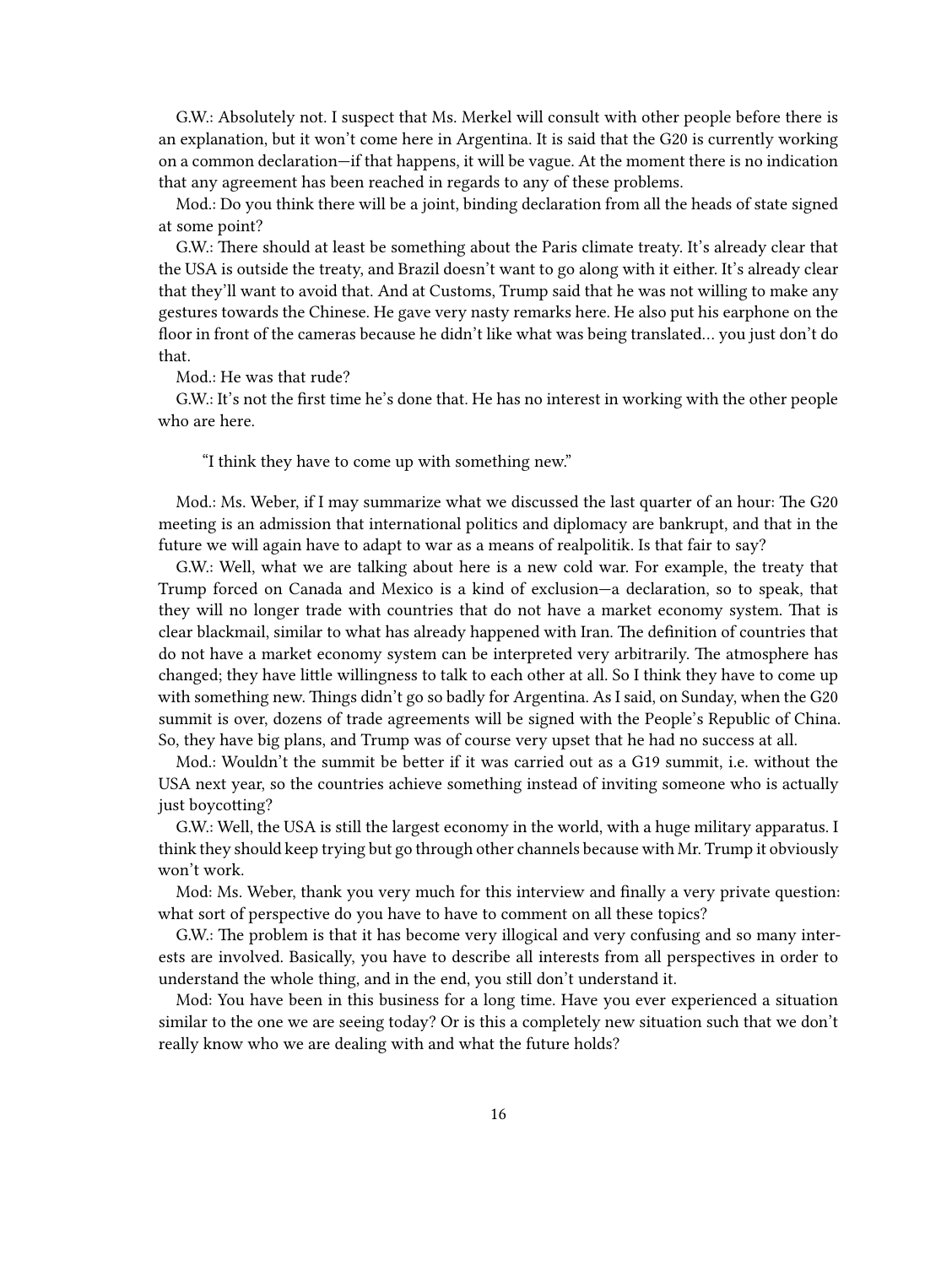"We journalists have also been treated very badly. There is no internet, not even in the press center."

G.W.: What's really new is the way the summit has occurred here in Argentina. It is nothing new that we as journalists don't get informed at all. It is not the first time; it has always been this way, and afterwards, at best, something leaks out. But in the past, people at least remained polite. Also, we journalists have been treated very badly. There is no internet, not even in the press center. There were no official announcements. They actually want us to understand that we are not wanted here. And then the style of world leaders, like Trump and Bolsonaro, is no longer even minimally polite. We see this also in the fact that someone has been invited here who has been severely reproached for giving the order to murder a critical journalist and for having him dismembered. I do not know whether Ms. Merkel will still shake his hand when they cross paths.

Mod.: If the oil quality is okay, maybe she will. Ms. Weber I thank you for talking with me. I wish you a nice, and indeed a little bit warmer, day than the one we are having in Berlin. There was a climate demonstration here in front of the Chancellery, I don't know if that will be noticed. Have a beautiful day in Argentina.

# <span id="page-16-0"></span>**Conversation with Sebastiano, a Convinced Leftwing Peronist from La Plata**

*One of the big question marks after the summit was the role and attitude of Peronists. They still have widespread support, or at least a lot of people who identify as members of the movement. On the other hand, the Peronist movement includes people with extremely diverse viewpoints. As such, it is important to note that the conversation with Sebastiano by no means reflects points of view that all Peronists share. However, many of the ideas he expressed have been shared, confirmed, or expressed in similar ways by others from the Peronist context.*

Jan: Hello Sebastiano, great that I can get to know you a little bit. We are interested in your perception of the G20 protests and your assessment of the situation in Argentina and Peronism. Me, myself, I am, as you know, a freelance journalist. I am trying to understand the G20 events here in Buenos Aires. I'm taking notes on our conversation which I will publish later without clear names. Is that OK for you?

Sebastiano: Hello Jan.<sup>5</sup> Sure. Why are you interested in Argentina, Buenos Aires and the G20 here? You are from Hamburg in Germany, aren't you?

Jan: Yes, exactly… and we had the last G20 in our town, with quite violent police attacks but also diverse protests. At the moment there are still several activists in prison for this. Apart from that, I am interested in Argentina, Buenos Aires as well as generally in Latin America for political, but also for banal personal and family reasons.

Sebastiano: I have never been to Europe. As an employee in the state administration with two children, I could not afford that even before the current crisis. Besides, my English is miserable.<sup>6</sup>

<sup>5</sup> Names have been changed due to fear of reprisal.

 $6$  The interview was conducted in Spanish the week after the summit.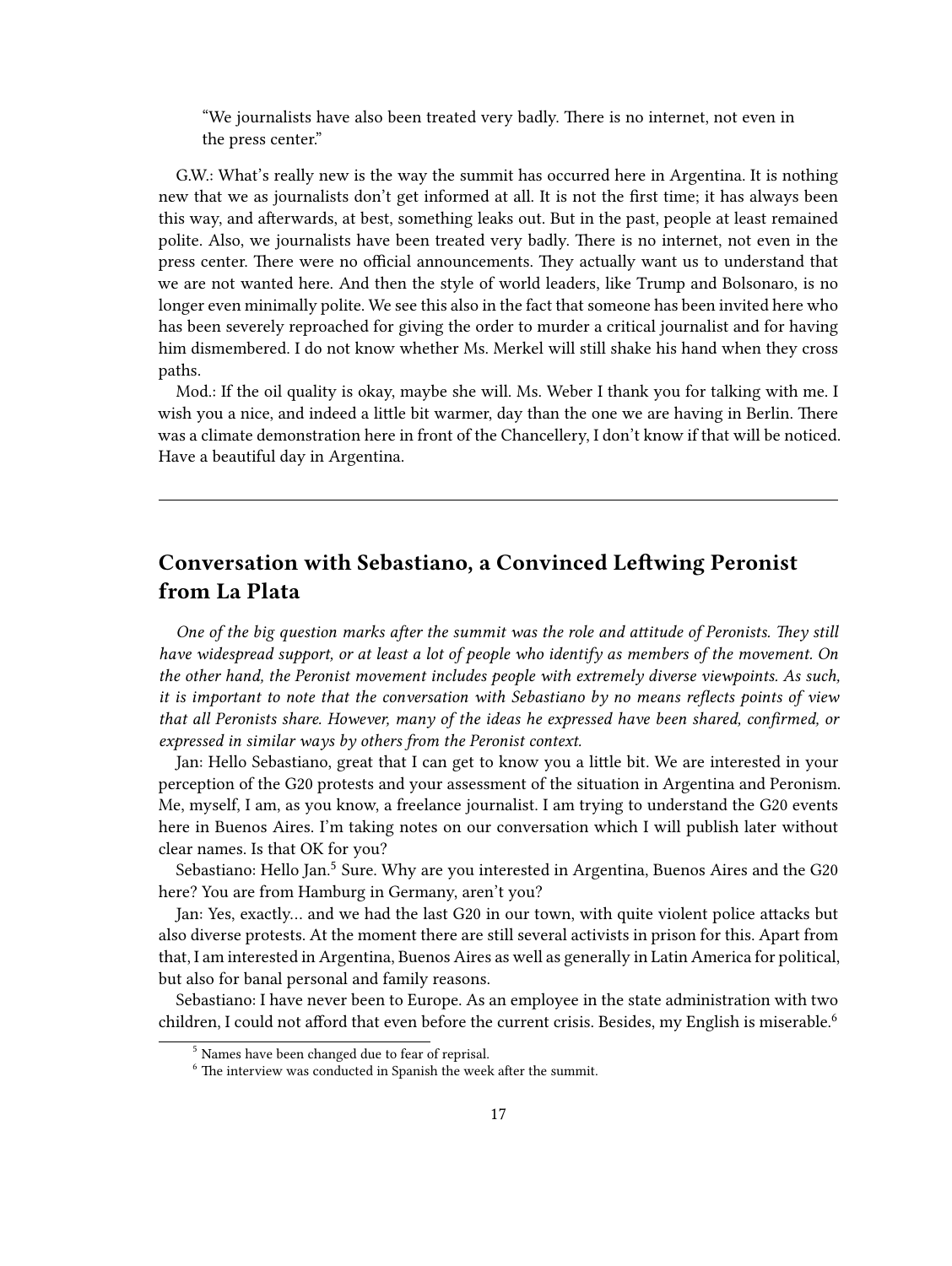Jan: Where exactly do you work and how much do you earn there?

Sebastiano: In the administration of the province of Buenos Aires, in La Plata (the largest and most populous province in Argentina, inhabited by 15.6 million people). There, I am in the department responsible for coordinating with the Buenos Aires Capitol administration about overarching infrastructure like traffic. I am often here in the city to clarify things or to apply for grants for projects in which the Capitol has or should have an interest. I am in the upper middle rank and earn a little less than  $34.000$  Pesos.<sup>7</sup> That's not so bad for Argentina. But for us, everything has become enormously expensive.

"The greatest need is in the densely-populated periphery of Buenos Aires where over 10 million people live."

Jan: The provincial governor is a partisan of Macri, just like the mayor of the Capitol—how well does that work?

Sebastiano: It works quite well for the rich. But there are very few of them in our province usually they are big landowners. They have been given generous tax breaks. For the rest of us, things are going downhill. The greatest need is in the densely-populated outskirts of the Capitol, which belongs to our province and where over 10 million people live. People there were not doing very well even in Cristina's time<sup>8</sup>-but at least then, there were numerous social programs that absorbed the worst to some extent. In addition, we directly supported every kind of economic self-organization. But for some time now, hardly any funds have been made available for this.<sup>9</sup> In the administration, however, there are still many people from the Kirchner period<sup>10</sup> and we do what we can, including unpaid voluntary work for social grassroots organizations.

Jan: Will the national budget that has just been decided further aggravate the situation?

Sebastiano: Most likely.They are cutting our province's last resources. But pensioners, workers, the unemployed, and educational and cultural sectors are also hard hit. And for many decades now, the loan from the IMF has to be paid off, which includes including high-rated interest. This makes Argentina directly dependent on these sharks and there is hardly any wiggle room.

Jan: Why did even some diehard Peronists vote for it?

Sebastiano: Good question. I think these people have been corrupted and won't make it onto any of our movement's electoral lists again…

"The great majority of intellectuals, as well as the wage earners, understand themselves in a Peronist context."

Jan: The Peronist movement is, speaking diplomatically, heterogeneous.

Sebastiano: You can go ahead and say "split." But the differences are not new, nor have they only appeared during the budget vote. On the other hand, there is no real alternative than us to

 $7$  At the time of this interview, the exchange rate for 34,000 Argentine Pesos was \$950, though it had fallen to \$890 within a few weeks.

<sup>8</sup> Cristina Fernández de Kirchner, President of Argentina from 2007–2015

 $^9$  In fact, measured absolutely in pesos and as a percentage of the national budget, the social budget under Macri has actually increased. But inflation has compensated for this. In addition, there is another distribution and budget system in which security services in impoverished neighborhoods are declared a "social expenditure," while support has been sharply reduced, often on the justification of alleged "corruption" in this sector.

<sup>&</sup>lt;sup>10</sup> The presidential era of Peronists Nestor and Cristina Kirchner (2003–2015)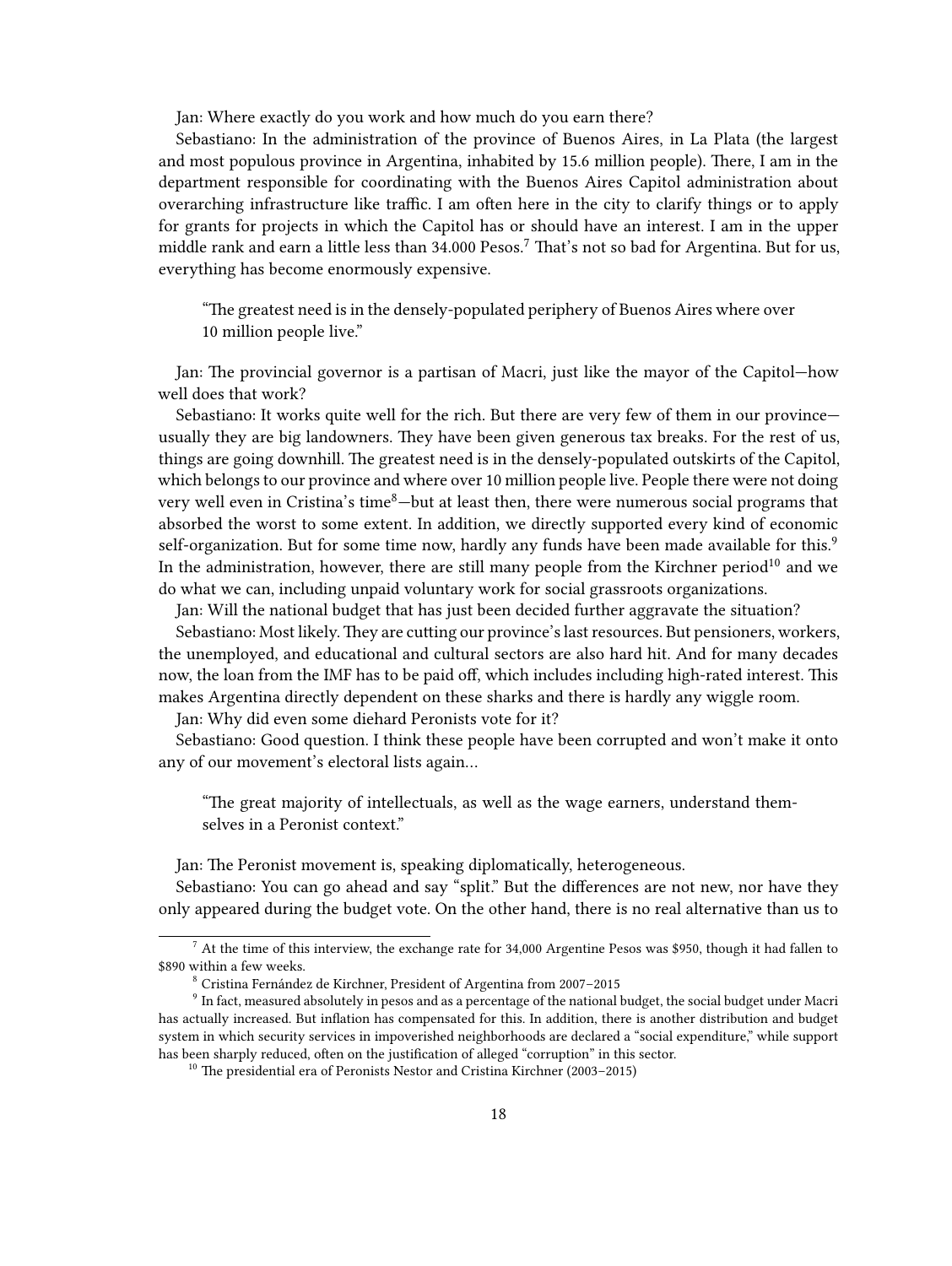the Macri and Bullrich system. We are indeed bad and dirty on the one hand, but on the other hand, we are the social and human Argentina. It is not for nothing that the vast majority of intellectuals and wage earners understand themselves in a Peronist context. But it is also a bit like a family with terrible uncles, mean mothers-in-law and stupid cousins.

Jan: Well, your father figure Juan Domingo Perón also granted asylum to thousands of German Nazis and other European fascists after the war, and when he had to leave into exile, he went to the Spanish dictator Franco.

Sebastiano: I know, too, that Perón was a militarist through and through, and he represented widespread views there. But I don't want to apologize for that.

Jan: Has that ever been critically reviewed in Argentina?

"Today, we Peronists are, without exception, convinced anti-fascists."

Sebastiano: A difficult topic, because this very necessary processing was often demanded by people who are socio-politically oriented near to right-wing circles. These campaigns were always directed against the policy of social equality and justice implemented by Perón, the improvement of the immediate living conditions of the poorer sections of the population, free access to education, and basic health care. Because of that, decisive political structures within Peronism have automatically blocked this critical consideration for a long time. However, during the Kirchner era this stigmatization was slowly dissolved. Of course, today, we Peronists are, without exception, convinced anti-fascists. Nobody in Latin America doubts this.

Jan: How do you evaluate the course of the G20 summit, in particular the protests against it? Sebastiano: First of all, like all Argentinians, I was very relieved that there were no dead. That seemed to be the most probable option given the threats made by Security Minister Bullrich, which were unequivocal. I compliment the organizers of the demonstration, who did not allow themselves to be provoked, and acted very responsibly. On the other hand, there were far too few on the streets in view of the social crisis, which has a lot to do with the G20 system. Militarized deterrence and the cancelling of transportation in the city center had its intended effect. However, I myself was present at the demonstration, although my wife wanted to stop me. We and several others came from La Plata in private cars.

Jan: There were no buses?

Sebastiano: The police had previously called many bus companies and explained that the whole city would be sealed off and that, in general, a very complicated situation was to be expected. As a result, only completely overpriced buses would have been available.

"It was made clear to high-ranking trade union officials that they would be held accountable if the situation escalated."

Jan: It was mainly the Peronist camp that reduced the mobilization, wasn't it?

Sebastiano: That's true. The big unions in particular saw the danger that if a certain critical mass were to take to the streets, the escalation would inevitably come. Many functionaries simply did not want to, or could not, risk that. In addition, there was direct pressure from the government on key structures. And finally, various Trotskyist parties had so appropriated larger parts of the protest in terms of content that for us, the proponents of massive participation as Peronists ran out of arguments internally.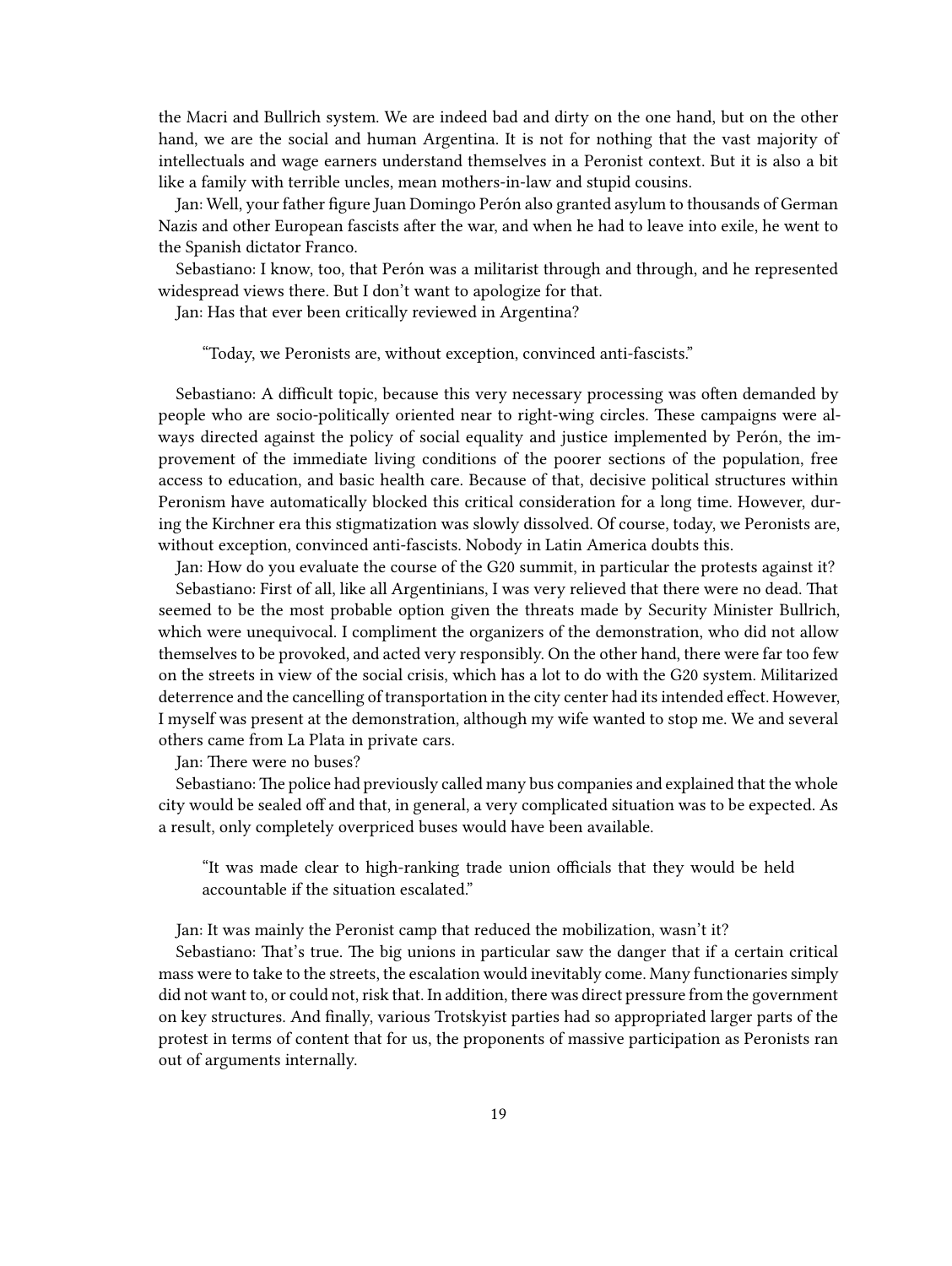Jan: One after the other: What was the concrete pressure of the government like?

Sebastiano: High-ranking trade union officials were made unmistakably aware that they would be held accountable for any escalation. Moreover, a few weeks before the summit, there were direct talks between IMF representatives and the  $CGT<sup>11</sup>$  leadership. The latter was able to save some fundamental trade union rights and then withdrew in the mobilization against the IMF as well as against the G20. They also cancelled the general strike that was planned to occur shortly before the summit. But fear was also deliberately stirred up in our other grassroots organizations and in the social movements in general. This happened in particular on the outskirts of Buenos Aires—where the need is highest, but where there is also a widespread susceptibility to apocalyptic rumors.

Jan: For example, you mean the two CTEP activists who were shot?

Sebastiano: Yes, the murder of the two of them had a profound effect in these very precarious barrios. It was precisely there that rumors of further deaths made the round. Facebook was used to spread the rumor that security forces had orders to shoot fiercely at the demonstration at the first opportunity, and that the military would be ready if necessary. From 1500 hospital beds made available for the summit, Facebook quickly reported that the government expected up to 1500 dead.

"The Argentine secret service has been busy for months trying to prevent uncontrolled mass protests."

Jan: Have these rumors been deliberately put into circulation?

Sebastiano: Many say exactly that. The Argentine secret service—this is undisputed—has been busy for months trying to prevent or fight uncontrolled mass protests during the G20. They feel they are entitled to use any means necessary. Incidentally, the secret service is a sector to which we Peronists never had real access again after the military dictatorship—there are nasty, rightwing radical, Mafia structures romping around and the CIA is also on board. Patricia Bullrich is, by the way, seen as the hand of the secret service in the Macri cabinet.

Jan: Aha, where does that come from?

Sebastiano: A bizarre story of bloody betrayal in the context of the Montoneros, in the beginning of the 80s. Bullrich and her sister were also involved; her brother-in-law was even one of the leaders. These children from the Argentinean upper class are said to have been smuggled in on behalf of the secret service and to have betrayed the entire structure of the guerrillas, which finally led to thousands of murdered people. Patricia Bullrich, on the other hand, made a career as a security expert and finally as a minister. Her special project is repression in Patagonia against the protest of the Mapuche Indians. The Bullrich family also has huge estates there and corresponding economic interests. The secret service leads a dirty war for the rich and against the people.

Jan: The Maldonado case<sup>12</sup> got a lot of international attention. At that time, a little more than a year ago, about 500,000 people took to the streets in Buenos Aires…

Sebastiano: Yes, and the demos were also directed directly against Bullrich, the police, and the secret service. In my opinion, this mobilization was the most politically powerful in the recent

 $11$  Confederación General del Trabajo, the largest trade union in Argentina. It is rather conservative and Peronistically oriented, but is quite strong at mobilizing protests.

<sup>12</sup> Based on a screenplay by Florencia Kirchner (daughter of the ex-president*), the film \*El Camino de Santiago* was also shown at CLASCO.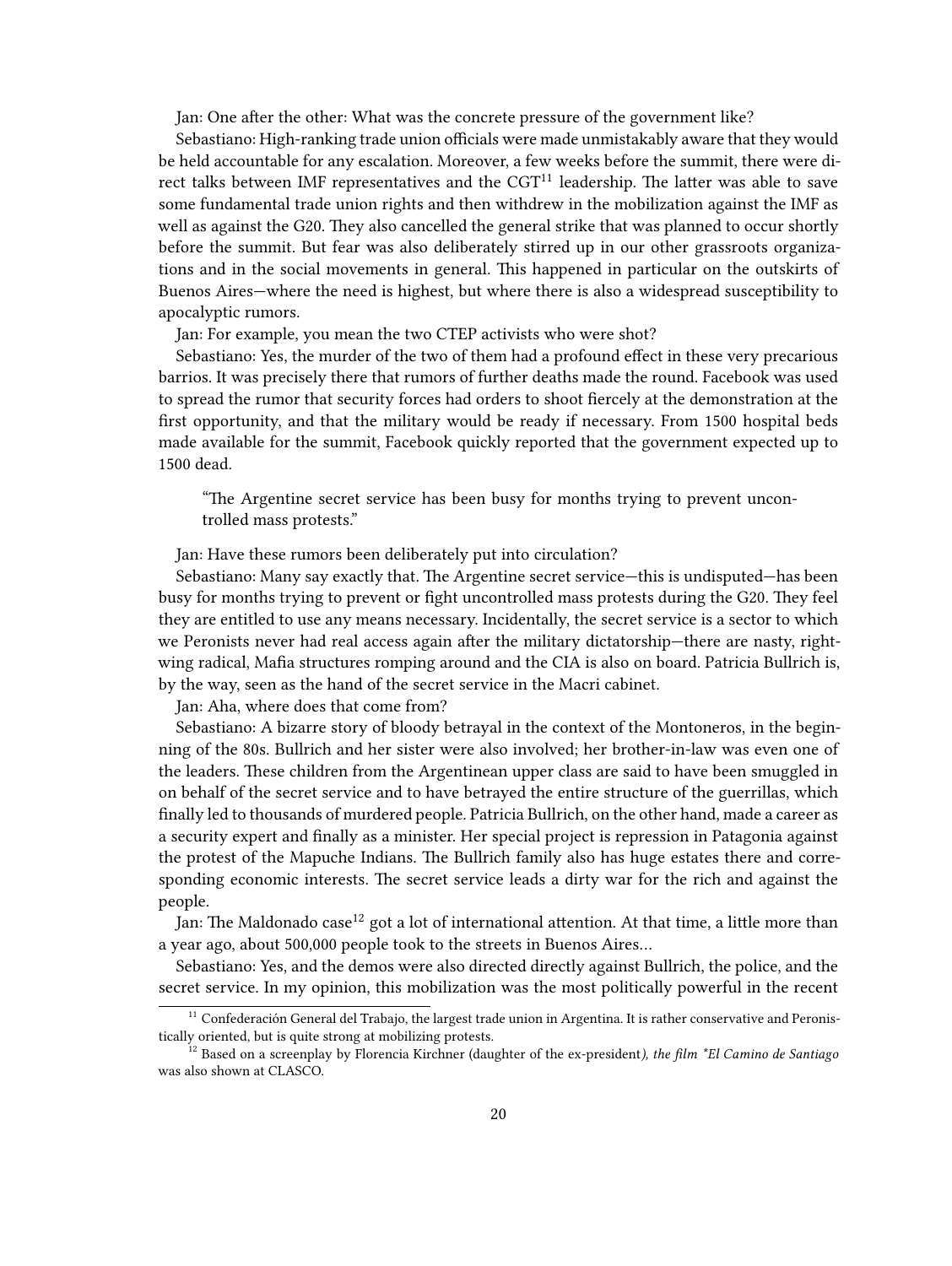past. But this also came about because Maldonado came from Buenos Aires and a middle-class family. There were many indigenous people in Patagonia who were murdered before Maldonado was and whose deaths didn't spark any major protests. With Maldonado, however, in addition to the usual people who show up for demos, the Buenos Aires liberal white middle class took to the streets on a massive scale.

Jan: And that didn't happen with the CTEP activists who were shot.

Sebastiano: Yes, indeed. There have only been a few 1,000 on the streets. Admittedly, the demonstration was on a morning during the week, when most work. But the one from Matanza was also Bolivian, and the one from Cordoba was from a subproletarian milieu and had been officially unemployed for a long time. But bourgeois Porteños [residents of Buenos Aires] obviously don't take to the streets in masses, and there has been no mobilization in the progressive cultural scene—in contrast with the case of the white, educated do-gooder Maldonado.

"The attitude of the cultural scene was rather reserved."

Jan: Speaking of the cultural scene, what was their attitude in regards to the G20 protests? Sebastiano: I would say rather reserved, almost neutral—at least not very active. As far as I

know, there was only a very manageable weekend event in advance.

Jan: Why?

Sebastiano: Well, actually there was also protest music at Clasco and during the counter summit at Congress Square. But a larger campaign was missing. In my opinion, the reasons for this lie in the composition of the protest alliance, which seemed to have relatively little connection to this scene. Large parts of the cultural scene feel closely connected to Peronism, and if we don't join in a united way then they won't do much either. Moreover, the Trotskyists are unprecedented cultural oddities that always drum up the same rhythm at the demos. Those who really want to embarrass themselves in the cultural scene join them. Do Trotskyists still exist in Germany?

Jan: As far as I know, only very few, mostly older people, maybe 100 or 200 in all of Germany. Most Germans don't even know who Trotsky actually was. But also, the traditional orthodox Left in Germany is extremely weak. Are the Trotskyists in Argentina so numerous and politically important for the anti-G20 campaign?

Sebastiano: Unfortunately, yes. They also have real support at several universities. Sometimes I think that 90% of all Trotskyists worldwide have gathered just in Buenos Aires. And we the Peronists—are their declared first favorite enemy. When alliances are formed, they compete against us with monotonous reproaches for alleged reformism. In elections, however, they are left empty-handed because they are constantly splitting up and have little support among the working class and in the barrios. However, they are very strongly represented in street mobilizations and are popular with many young activists. Those who don't have to work—and there are often many of them—go to every demo.

"Dominant Trotskyists, divided Peronists, determined feminists."

Jan: Do you think that without their prevalence, more people would have come?

Sebastiano: It is not so simple. But I can say that Trotskyists have dominated the scene in regards to the G20—in contrast to mass protest and resistance. But as for why that came about, it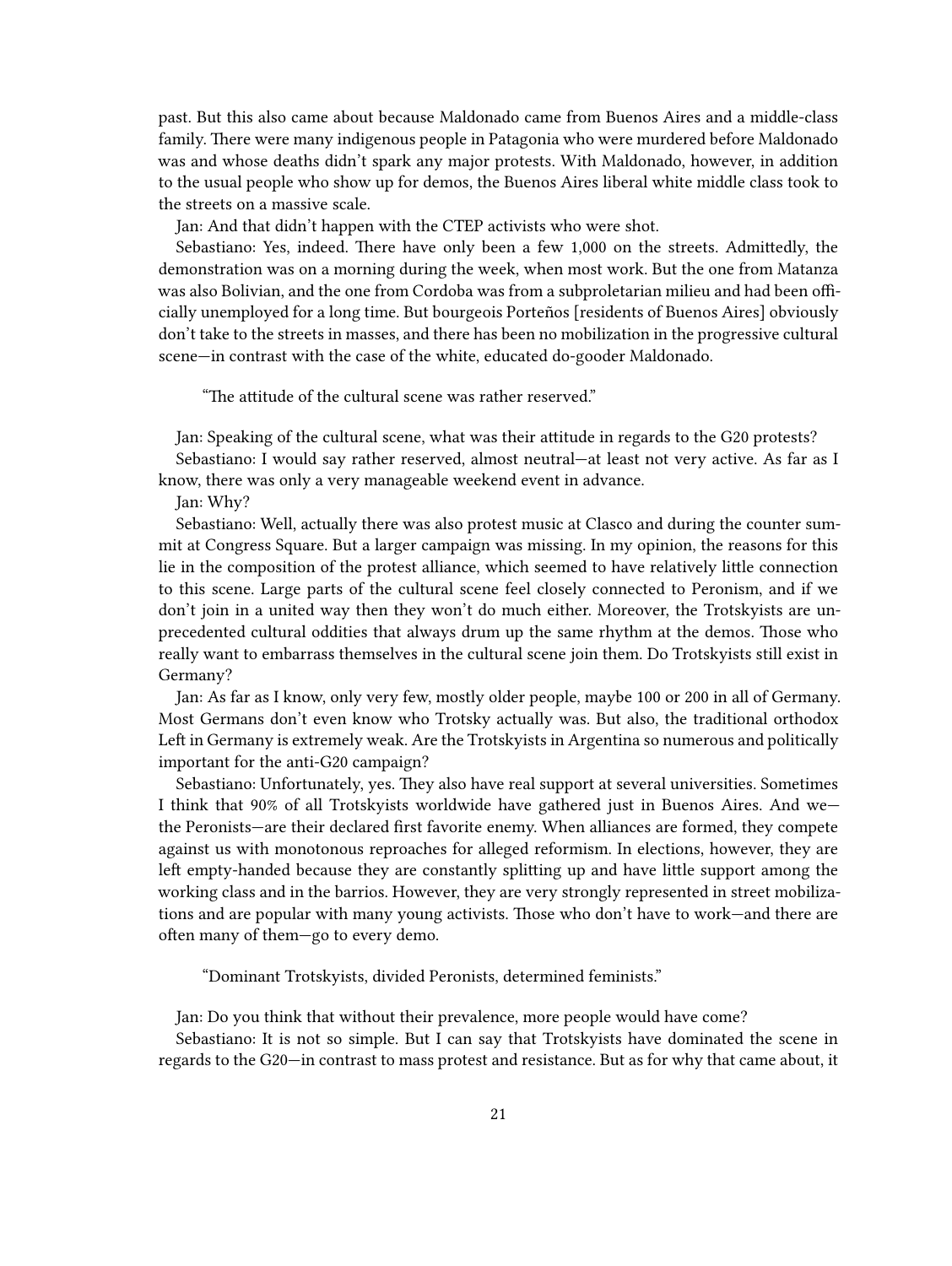is much more complex. Our internal Peronist ambiguity and the insane threat of violence were certainly much more important in the overall view.

Jan: The alliance "Confluencia" was, on the other hand, very open to everyone. Why didn't you get involved more?

Sebastiano: Well, there were several Peronistically-oriented organizations involved. But a mass participation was not easy for many of us. That wasn't only due to the "evil Trotskyists"—they only participated in the Confluencia…In my opinion a smaller, mainly feminist-oriented group with an internationalist orientation was decisive. Their mobilization was based on the very strong women's movement last March. But that wasn't so easy to transfer to the G20, and so the static Trotskyist camp gained weight. We were pretty much on the outside and argued internally instead. In any case, we missed a unique opportunity to draw attention to the social situation in Argentina, Buenos Aires, and all of Latin America worldwide, given by the presence of the world press. Bullrich and Macri cheer—it couldn't have gone better for them. On the other hand, however, we were not beaten to death.

"The summit itself has only brought further setbacks and has further cemented the neoliberal world order."

Jan: Did the G20 result in anything positive for Argentina or Latin America?

Sebastiano: First and foremost, the Chinese continued to buy our remaining economic silverware. Trump had his show. Macri was able to score with his tears at the Teatro Colón. Your Merkel, on the other hand, seemed for many Argentinians to be the last bastion of international and moral common sense. But the summit itself only brought further setbacks and cemented the neoliberal world order.

Jan: What's going on in Argentina now?

Sebastiano: It's hard to say… Now there are new, tighter laws that were already in the drawer before the G20: for instance, regarding the use of firearms by the police, subjectively-perceived threats now suffice as justification. And in December we had a lot of protests in the last years under Macri because then many people will be fired and also because of that many can't afford a dignified Christmas. Probably then the enormous tear gas and rubber bullet reserves saved by the G20 will be used for the first time.<sup>13</sup>

Jan: What do you think politically is most important for the near future?

Sebastiano: Well, we just have to win the next elections in 2019 and then the wind will turn decisively in our direction. We do not need an international public for that either. Rather, this will be decided here on the ground and requires all our strength as well as an overarching unity of forces against the neoliberalism of Macri and the G20 system.

Jan: Who then will line up for the Peronists?

Sebastiano: I think Cristina Kirchner would have the best chances—above all because of her popularity in the poor belt around Buenos Aires. Personally, I am committed to her renewed candidacy.

Jan: Last question: Macri and company obviously have good connections to the football club Boca Juniors. I've heard that River Plate is controlled by you Peronists—is that true?

<sup>&</sup>lt;sup>13</sup> December was relatively quiet. Among other things, the government distributed considerable Christmas compensation bonuses and paid outstanding salaries to state employees, in each case from IMF funds.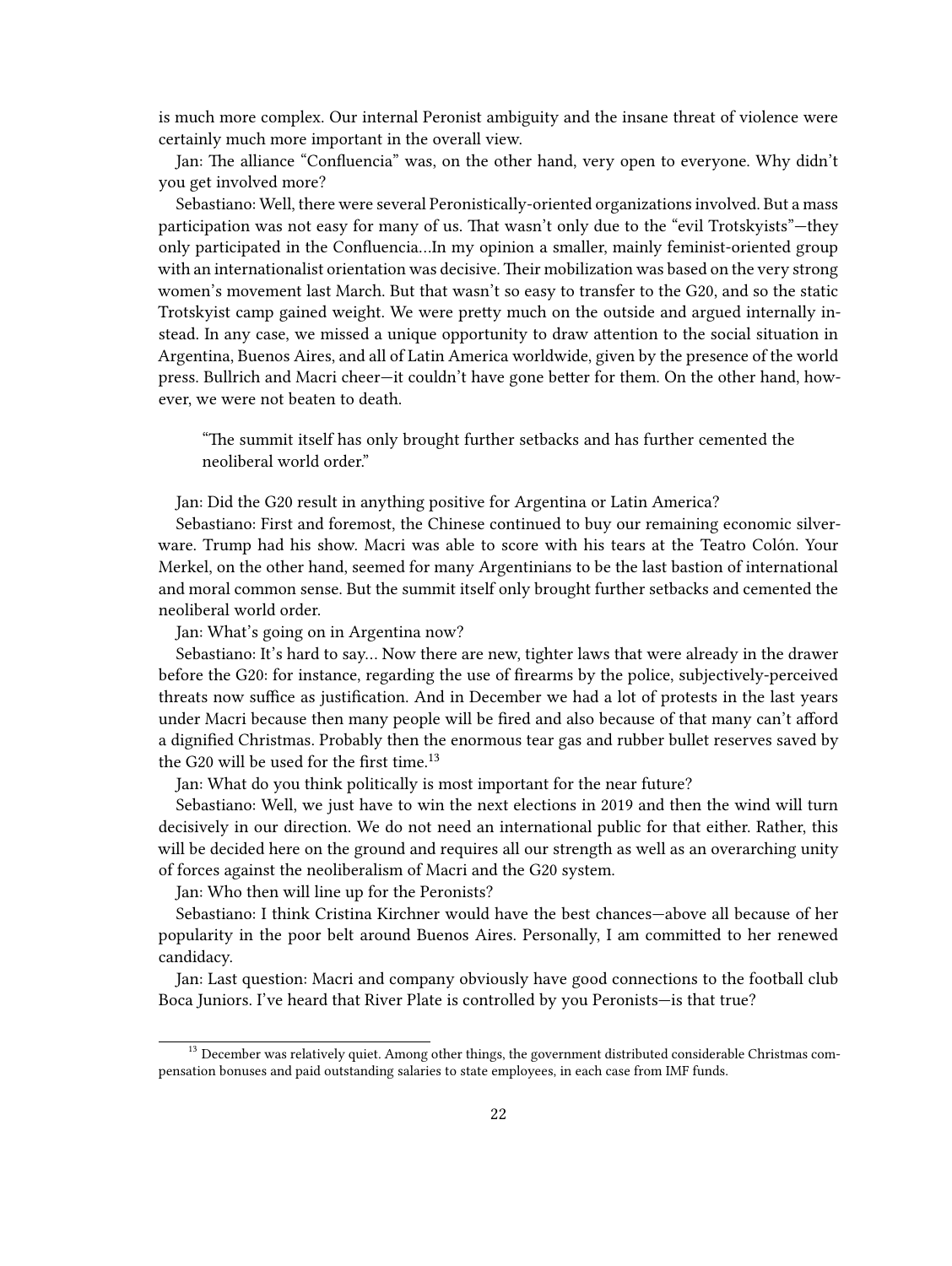Sebastiano: This is absolute nonsense and has been put into the world by the conservativelydominated media just like the corruption accusations against Cristina.

Jan: But you don't deny that there was also corruption during the Kirchner period…

Sebastiano: Did I leave a quixotic personal impression here?

Jan: Nope, all right. Many thanks Sebastiano for the really very informative and intensive conversation… and have fun with your Trotskyists there.

Sebastiano: You can take them all with you to Hamburg—from there they wouldn't have to go so far to Russia to straighten things out again there.

# <span id="page-22-0"></span>**Argentina, the G20, and the Mobilizations against it**

by Marta Musić, published on December 10, 2018.

*Marta Musić comes from France, has lived in Argentina for half a year, participated in the Confluencia, and was an international representative for ATTAC. She has published this review and analysis in English and Spanish, and it has also been translated into German. The text is an authentic insight into the development and orientation of the protest alliance, but it is not an official statement of the Confluencia.*

**As we enter a new phase of authoritarian neoliberalism, it is essential that we continue strengthening ties between movements fighting these structures of oppression, and that we continue to advance in our construction of better worlds.**

In response to the catastrophic Buenos Aires G20 Summit held November 30-December 1, 2018, the Confluencia Fuera G20-FMI organized a week of action to repudiate the presence of the G20 and the IMF in Argentina with the goal of creating spaces of convergence where demonstrators could continue building grassroots alternatives to neoliberalism.

This week of action was an achievement nothing short of inspirational considering the advance of neo-fascism in the continent, the increasing repression and criminalization of social movements, the militarization of territories, and the exhaustion of a fragmented Left following Latin America's progressive cycle.

#### <span id="page-22-1"></span>**The G20: A Farce That Is No Laughing Matter**

As expected, the G20 Summit final declaration did not provide any groundbreaking solutions to address the systemic crises we are currently experiencing—and for which the neoliberal policies of the G20 countries, the IMF, and the transnational companies they support are directly responsible.

To cite just one example, the measures decided by the G20 countries—responsible for 78% of emissions of carbon dioxide in the atmosphere—will actually exacerbate climate change. This is especially ironic given this year's G20 slogan: "Building consensus for a just and sustainable development."

Local media turned the summit into a laughingstock by reporting on several diplomatic snafus including the official Argentinian delegation arriving late to greet Macron—who began shaking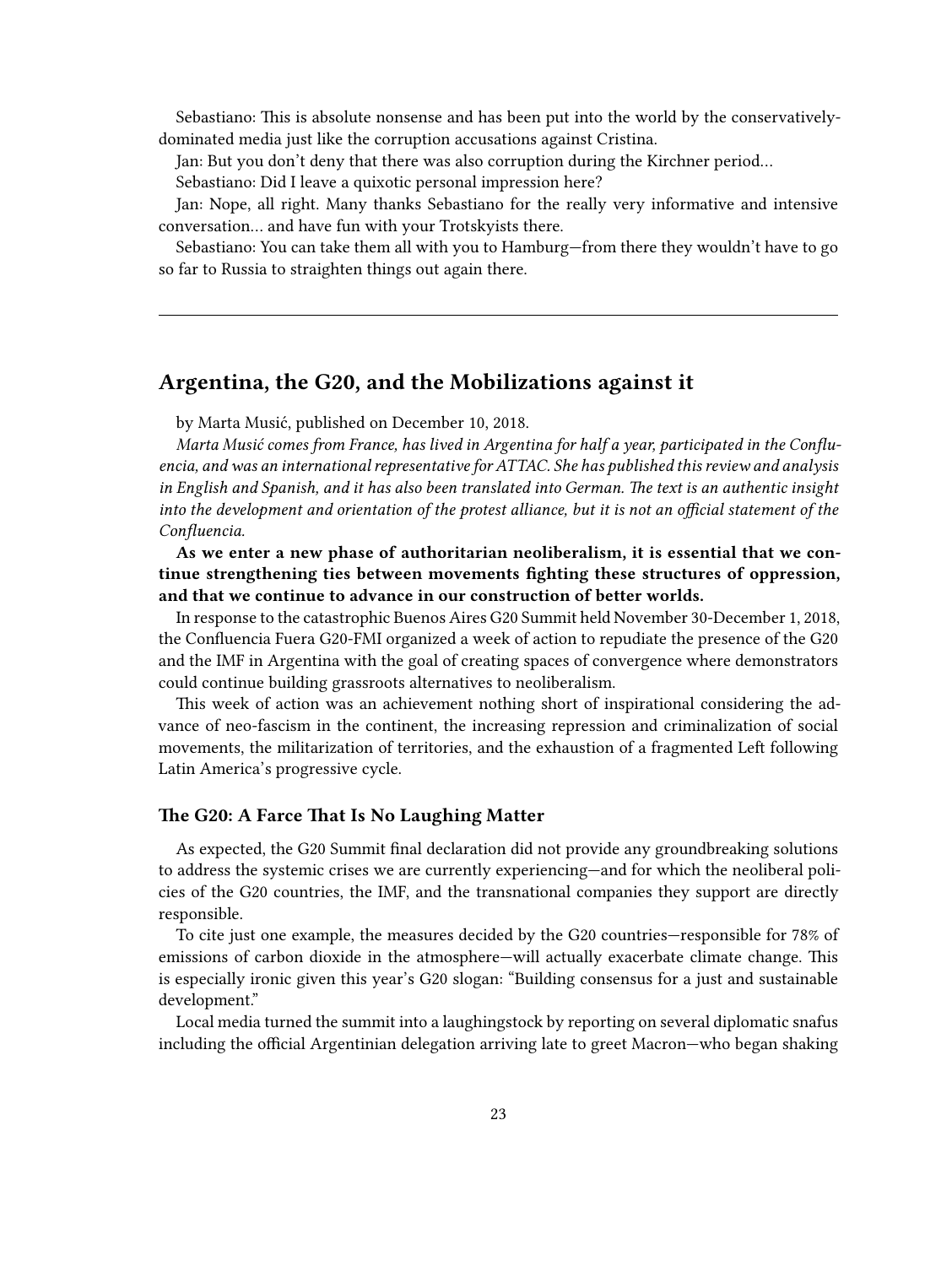hands with the airport staff wearing yellow vests (imagine the irony)—on the tarmac, while another Argentinian delegation mistook Xi Jinping as a member of his staff. Merkel arrived a day late after her government plane broke down and Trump incessantly humiliated Macri who was desperately trying to get in his good graces.

The cherry on top was probably the Wi-Fi collapsing during the press conference, attended by 2,500 outraged international journalists, held the first day of the summit.

"The G20 summit did not just leave behind disastrous environmental policies, funny memes and a hole in the public budget. It left Argentina much more militarized than before."

As laughable as it was, this farce cost Argentina millions of euros at a time when the country is going through one of its deepest socio-economic crisis since the peso collapsed last August, with inflation rates close to 50%, poverty rates approaching 33%, unemployment reaching 12%, and an average loss in real salary of 15 points against inflation.

And the G20 did not just leave behind disastrous environmental policies, funny memes and a hole in the public budget (to be compensated with further cuts in the public sector). It left Argentina much more militarized t with over 20,000 police officers and new high-tech anti-riot equipment—all of which will be used to discipline future resistance movements. This is especially worrying as the current Minister of Security announced on Monday right after the summit the implementation of a decree—denounced by human rights organizations—allowing armed forces to shoot whenever they felt they were facing an "imminent threat" without having to provide any justification. [In the end, the Supreme Court of Argentina overturned the decree, declaring it unconstitutional.]

In addition, the Argentinian government carried out an incessant intimidation campaign against social movements and organizations behind the week of action against the G20 by portraying them as terrorist organizations planning violent acts. Two militants from the Confederation of Workers of the Popular Economy (CTEP) were killed by the police in a protest a week before the G20. Social media trolls spread fear by posting false testimonies of people begging everyone to stay home. The Macri administration even accused ATTAC, known worldwide for its non-violent activism against tax evasion, of money laundering. Meanwhile, the government shut down all transportation in the city centre and declared a bank holiday on November 30 to ensure fewer people would attend the demonstration.

#### <span id="page-23-0"></span>**The Week of Action against the G20**

Despite this campaign of fear, intimidation and repression, the Confluence against the G20 and the IMF organized over 50 activities between November 26 and December 1, not including acts of solidarity carried out in other cities around the world.

The Confluence is an (inter)national alliance of social, political and territorial movements and organizations, unions, cooperatives, movements of women, feminists, afro-descendants, indigenous peoples, LGBTQI+ people, and migrants, amongst others, created in September 2018 to internationalize the resistance against the G20 and the IMF.

The activities organized by the Confluence consisted of various workshops, conferences, creative acts of civil disobedience, a fair put on by the solidarity economy, a music festival, a massive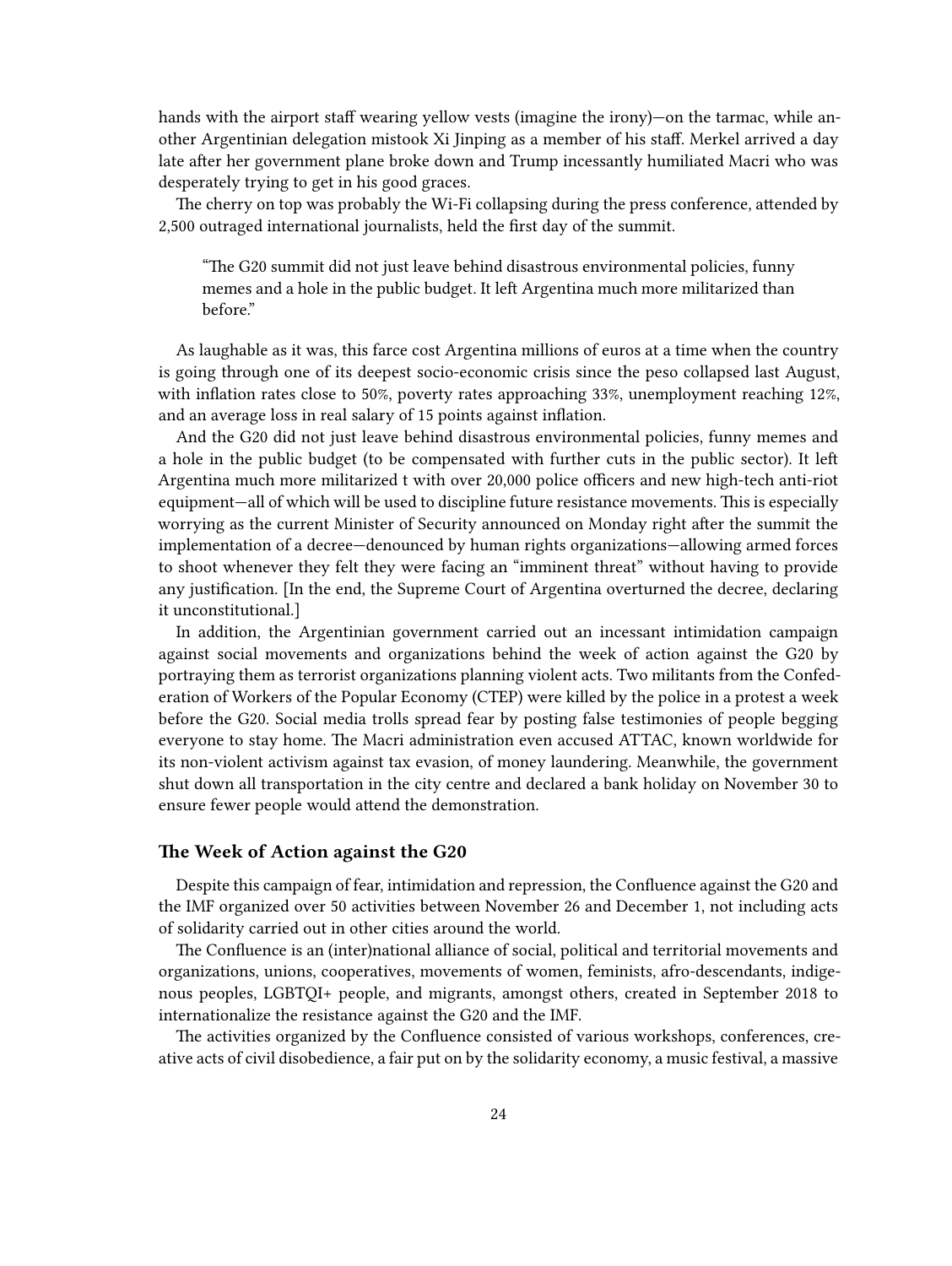demonstration on November 30, and a two-day "People's Summit"—one of the highlights of this week of action.

"Peoples' Summits (often called "counter-summits") are essential sites of collaboration and exchange among movements, collectives, and organizations."

Peoples' Summits (often called "counter-summits") are essential sites of collaboration and exchange among movements, collectives, and organizations. Here, people affected by the neoliberal system can discuss their concrete realities and struggles and foster alliances—whether local, regional or global—by constructing grassroots alternatives.

The Confluence People's Summit began at the University of Buenos Aires and then moved to the public sphere on Congress Square. More than 5000 people participated from all over Latin America and a couple European countries, though the majority of attendees were from Argentina. The Summit brought together assembly-style forums on feminisms, corporate power, debt, migration, food sovereignty, the commons and sovereignty, health sovereignty, self-managed economies, popular education, and the advance of neo-fascism and militarization in the region. The Summit ended with Liliana Daunes, a well-known Argentine feminist, reading a final declaration synthesizing the results of these two days of collective discussions.

#### <span id="page-24-0"></span>**(Inter)national Feminists to the Front**

On the heels of the April 2017 World Social Forum in Brazil, the March 2018 Second International Women's Strike, the September 2018 #EleNão ("not him") mobilizations against Bolsonaro in Brazil, and the ongoing campaign to legalize abortion in Argentina, Latin American women, feminists, and queer activists played a key role in the campaigns against the G20 and the IMF.

One group that was particularly involved in the Confluence was the Feminist Forum against the G20. This collective is a diverse, international alliance of feminists, women workers, activists, trade unionists, migrants, indigenous women, afro-descendants, peasants, and queer people. It emerged out of the Feminist Forum against the WTO held last year in Buenos Aires as a process of collective grassroots feminist construction.

The Feminist Forum spent the entire year leading up to the G20 building its own agenda of activities—voicing their repudiation of the hetero-patriarchal capitalist system, expanding (inter)national ties with other feminist collectives, offering feminist tools for understanding and fighting the advance of fascism and the intensification of violence against women—especially against women of color and queer communities.

They also organized two days of action to denounce the "empowerment" discourse of the rich, white, entrepreneurial women of the G20 "Women 20 Affinity Group" which met in early October in Buenos Aires to provide market-based recommendations to G20 leaders on how to better include women in the world economy.

For the G20 week of action, they put together their own agenda with an international seminar about feminist perspectives on current financial, political, and technological turbulence; launched a campaign called "our bodies our territories" denouncing processes of capitalist expropriation and the criminalization of defenders of women's and LGBTQI+ rights; participated in an Assembly of Internationalist Feminists against the G20 sharing their experiences of feminist resistance from the entire world; and convened an Ethical, Popular, Anti-racist and Feminist Tribunal against the G20.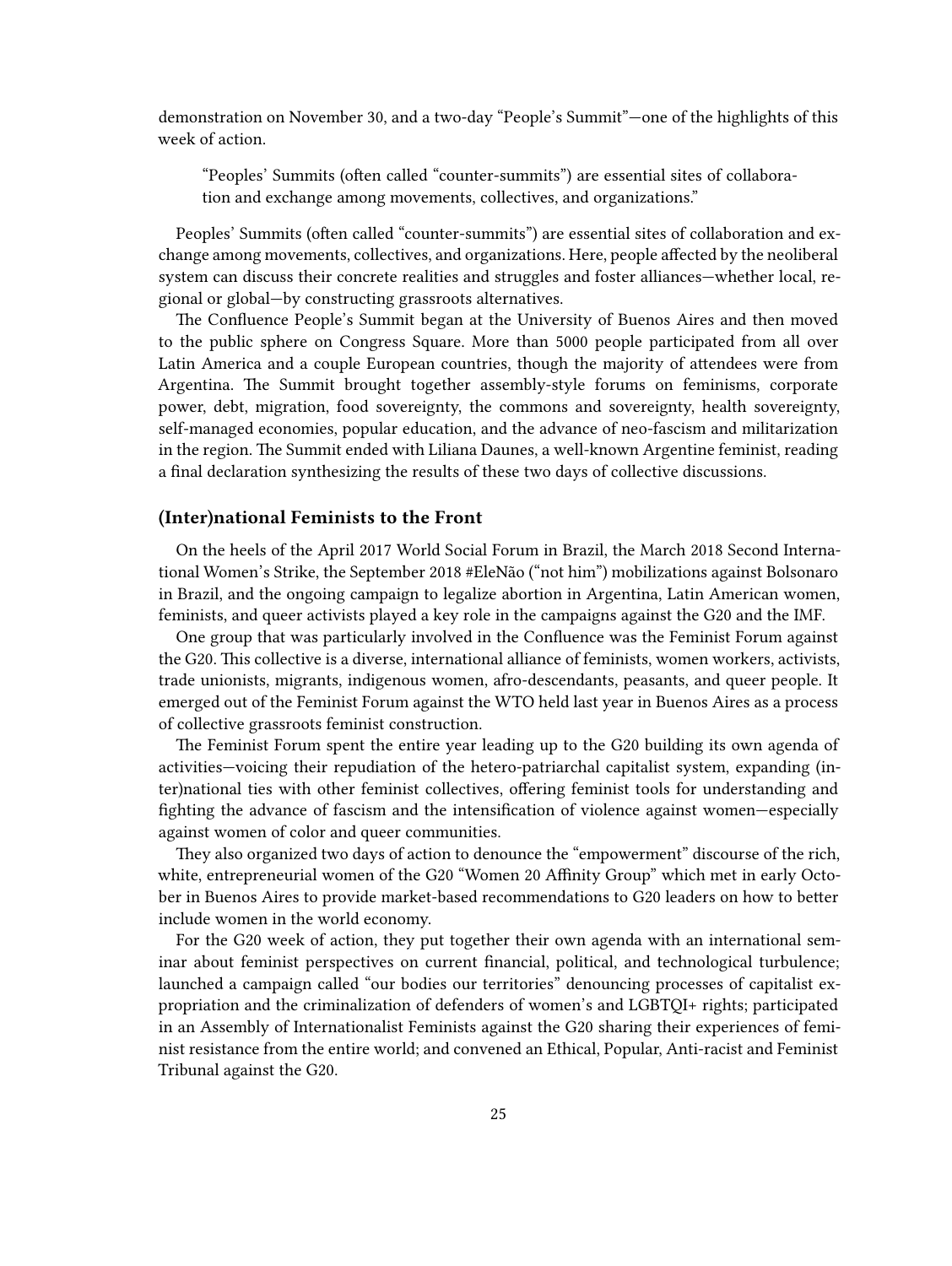During the Tribunal, which was held on Congress Square, the audience denounced crimes against women, women of color, migrant women, and queer communities. After gathering all testimonies, the jury condemned the criminal, perverse, and deathly alliances between capitalism, patriarchy, racism and (neo-) colonialism embodied by and expressed through the G20 and the IMF. These alliances lead to the destruction of nature, the precariousness of peoples, the militarization of all spheres of life, the criminalization of protests, the feminization of poverty, and the war against women—especially women of color—and queer communities.

Although they had their own agenda during the week of action, the Feminist Forum was strongly involved the Confluence against the G20. The Feminist Forum was able to maneuver and organize their activities in non-mixed spaces while influencing—and feminizing—the Confluence. The presence of many women and feminists inside the Confluence was necessary given that these militant spaces are still prone to machismo, mansplaining, and other manifestations of patriarchy.

The week of action would not have been possible without the majority of women and feminists coordinating the organizational, logistical, communication, and care work it required.

"As repeated by feminist movements, there cannot be a successful fight against capitalism without simultaneous fights against patriarchy, racism, neo-colonialism, and anthropocentrism."

The too-often ignored and silenced sexual division of labor—including of militant labor—needs to be recognized if we are to move beyond the currently-devastating socio-economic system. As repeated by feminist movements, there cannot be a successful fight against capitalism without simultaneous fights against patriarchy, racism, neo-colonialism and anthropocentrism.

Feminisms—for their catalytic, transversal, intersectional, and internationalist narratives and practices—not only provide us with tools to understand and resist the devastating effects of our current system; they allow us to radically rethink our own practices and modes of organization including within the most "progressive" spaces. The week of action against the G20 and the IMF was yet another proof of this.

# <span id="page-25-0"></span>**Demonstration on November 30**

On November 30, around 50,000 people marched to Congress Square to repudiate the presence of the G20 and the IMF. We considered this demonstration successful given that the city was on lockdown and many strong unions such as the CGT were absent.

That the demonstration was peaceful was a surprise to many, considering the atmosphere of repression, the depth of the current socioeconomic crisis, and the presence of the IMF—whose responsibility for the devastating 2001 Argentina financial crisis remains rooted in Argentinian collective memory. The situation was expected to escalate like it did during the 2017 G20 summit in Hamburg.

However, the Confluence remained committed to non-violence and never intended to prevent the G20 from happening. From a strategic point of view, while shutting down the G20 would have been symbolically powerful, shutting down such forums is not all it takes to move beyond neoliberalism. For example, shutting down the G20 would not have prevented leaders from meeting again or advancing their agenda in other ways, especially through the use of bilateral free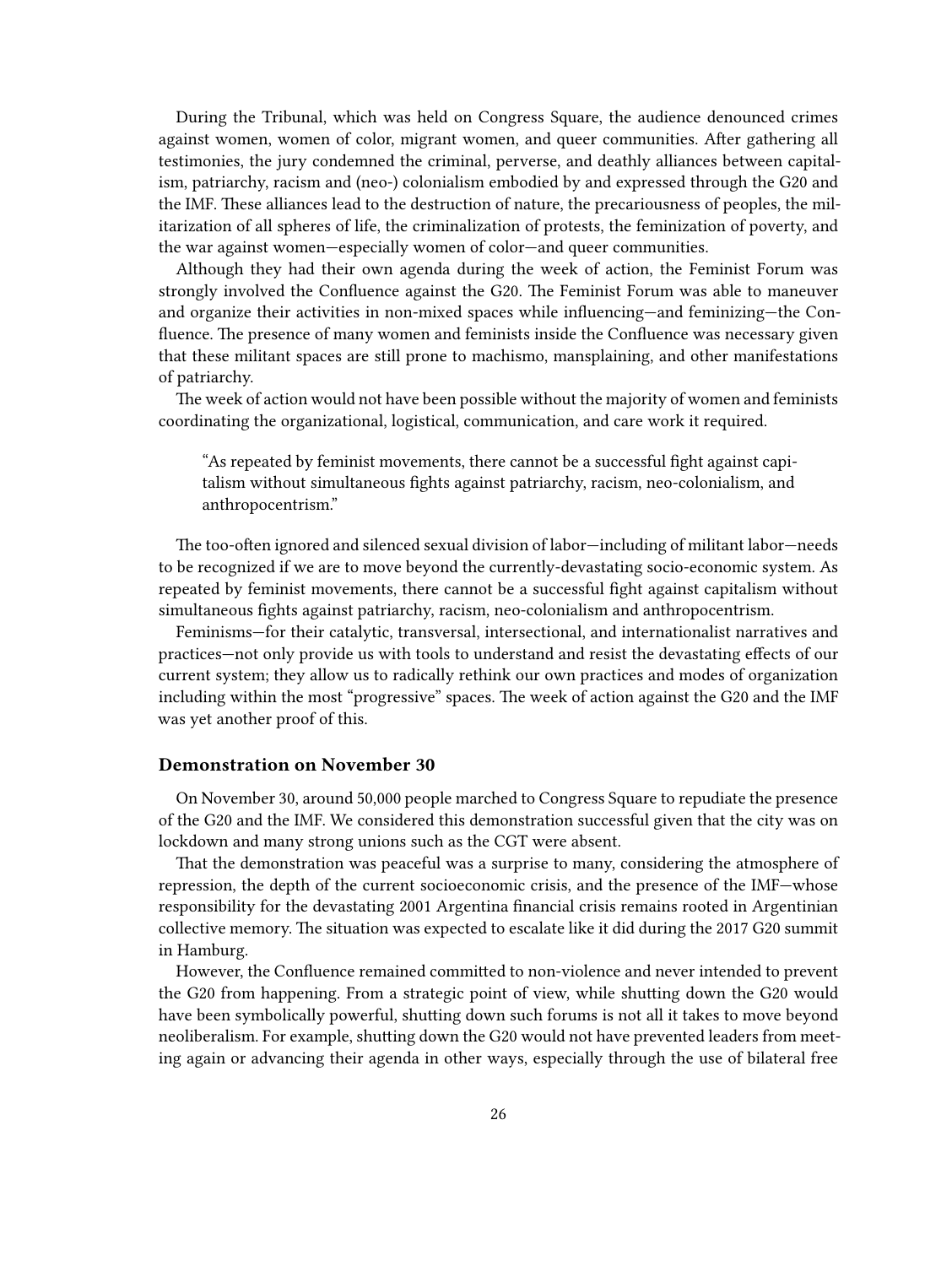trade agreements and investment treaties—a more common form of organizing in the current world trade system.

"Bluntly put, Argentinian armed forces are in a position where they can repress and kill people with complete impunity."

Furthermore, demonstrations against neoliberal forums such as the G20 are place-based, contingent, and context-specific. Germany and Argentina are distinctive countries with regards to protest culture, respect for human rights, and police repression. It was not possible to repeat in Buenos Aires what happened at the Hamburg G20; to try would have been suicidal: Argentinian armed forces can repress and kill people with impunity, while Germany would have faced an international scandal had any casualties occurred during the Hamburg G20.

Sharing our experiences from different contexts is necessary because it nurtures future processes of collective strategizing and builds alliances between movements. To this end, some participants in the Hamburg G20 also participated in the week of action in Buenos Aires and compiled their experiences into a book dedicated to the people of Buenos Aires.

# <span id="page-26-0"></span>**The Importance of Weeks of Action**

A week of action is not just a weeklong event. It is an entire year (sometimes two) of work in national and international territories. It raises public awareness about issues we care about, provides information, links grassroots struggles to more systemic processes, and helps us work towards the convergence of communities and movements fighting against the same socioeconomic system of exploitation, violence, destruction, poverty and inequality.

A week of action should not be assessed only in terms of outcomes or number of participants. We should take into account all the work carried out throughout the year; the knowledges produced and disseminated throughout the entire process; the common agenda articulated for the future to come; and most importantly, the alliances, ties, and affections created between peoples and the transformation of personal subjectivities through such processes of collective construction.

"The capitalist elites of our system organize internationally to consolidate their power. Social movements should do the same."

As we enter a new phase of authoritarian neoliberalism marked by the advance of neo-fascism and new forms of capitalist, patriarchal, misogynistic, racist, and statist violence in all spheres of life, it is essential that we continue strengthening ties between movements fighting these structures of oppression, and that we continue to advance in our construction of better worlds.

Capitalist elites organize internationally to consolidate their power. Social movements should do the same in order to dismantle it, simultaneously strengthening our militant roots in local territories while weaving tapestries of resistance transnationally.

As the G20 leaves Argentina, it does not leave behind only a militarized country; it leaves behind inspiring ideas, incredible memories, and stronger ties between peoples who will continue articulating common transformative agendas locally, regionally, and globally in the collective construction and strengthening of grassroots, systemic alternatives to neoliberalism.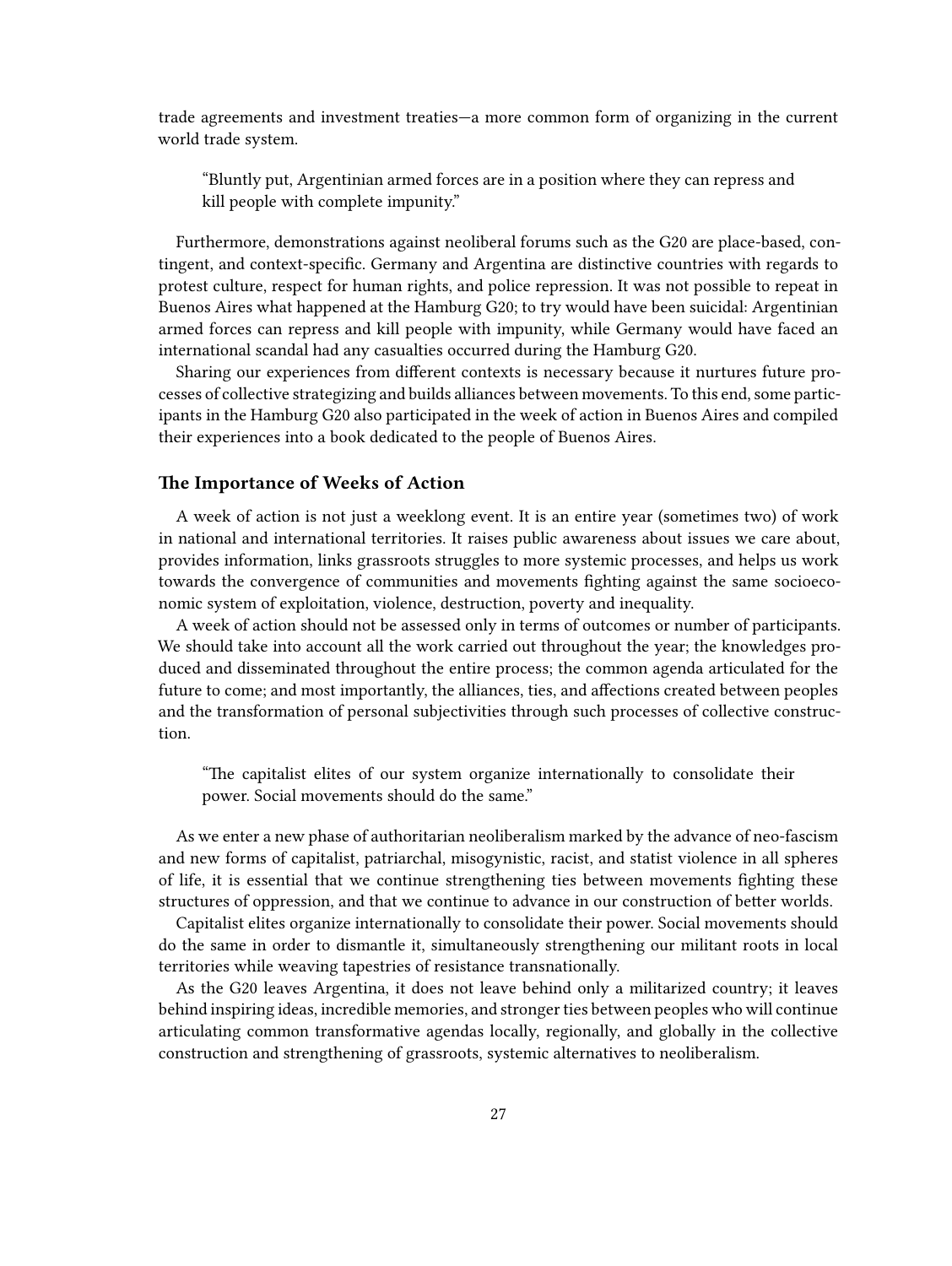I would like to thank all the inspiring people who, for the past two years, walked with me on the collective roads to building an anti-capitalist, feminist, anti-racist pluriverse.<sup>14</sup>

<sup>&</sup>lt;sup>14</sup> A term from the Zapatista movement: A world that encompasses different worlds, in contrast to the idea of a unified universe.